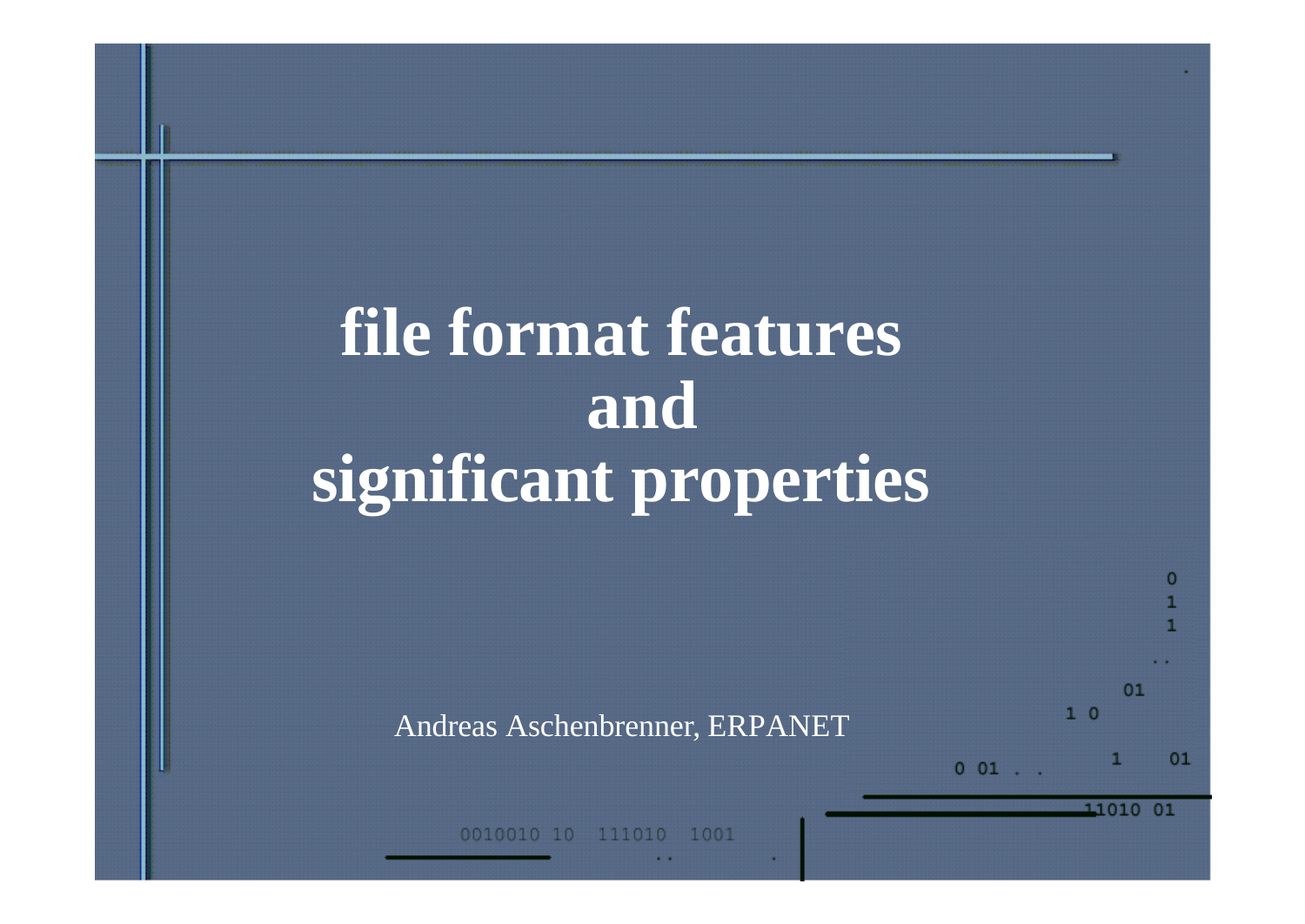#### overview

# 1. file format features 2. significant properties 3. file formats in digital preservation



1001 111010 10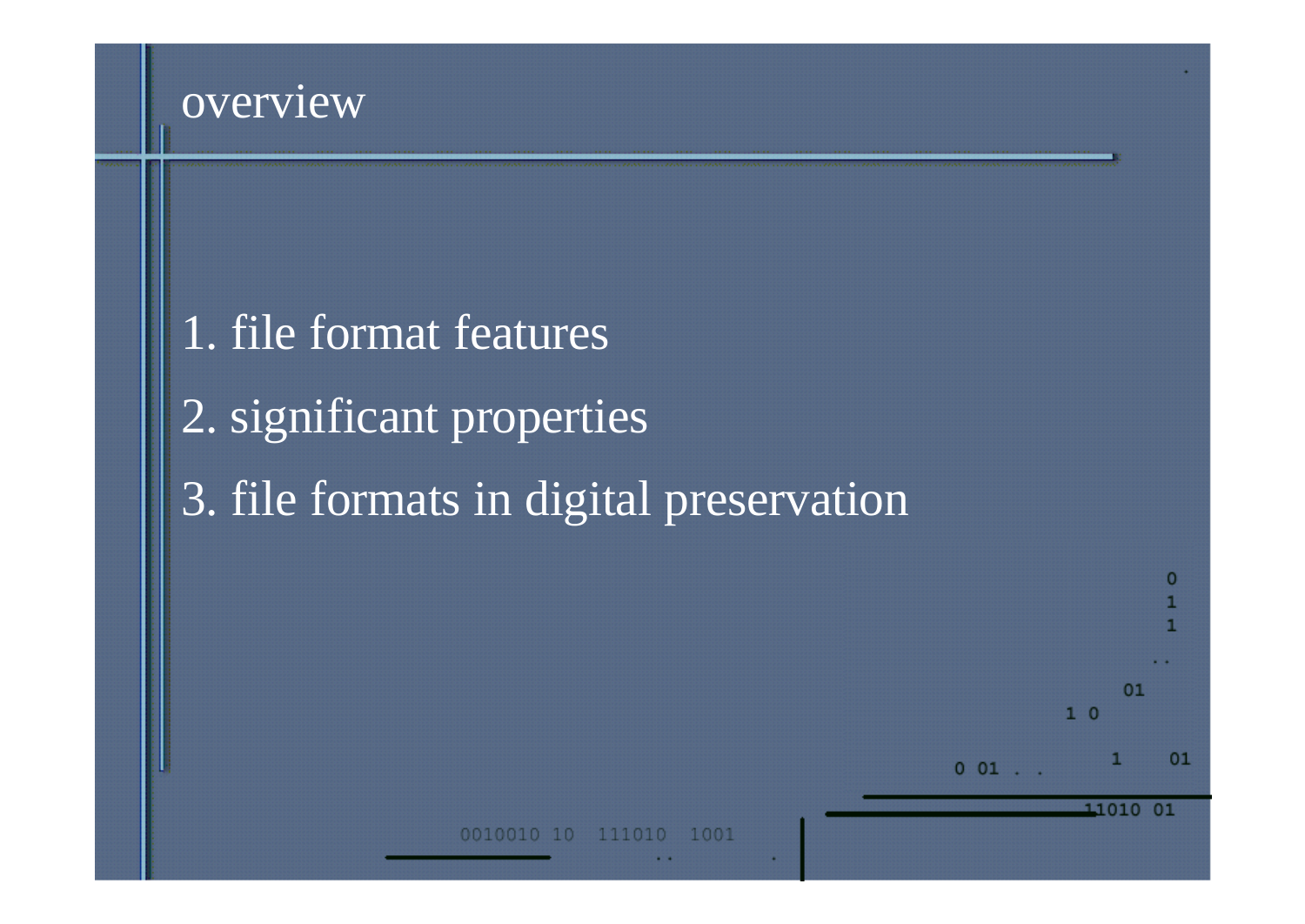### What is a file format?

A format is a fixed, byte-serialized encoding of an information model. An information model is a formal expression of exchangeable knowledge.

( Abrams, Seaman: Towards a global digital format registry. IFLA 2003 )

1001

 $01$ 

11010

 $1<sup>0</sup>$ 

 $001$ .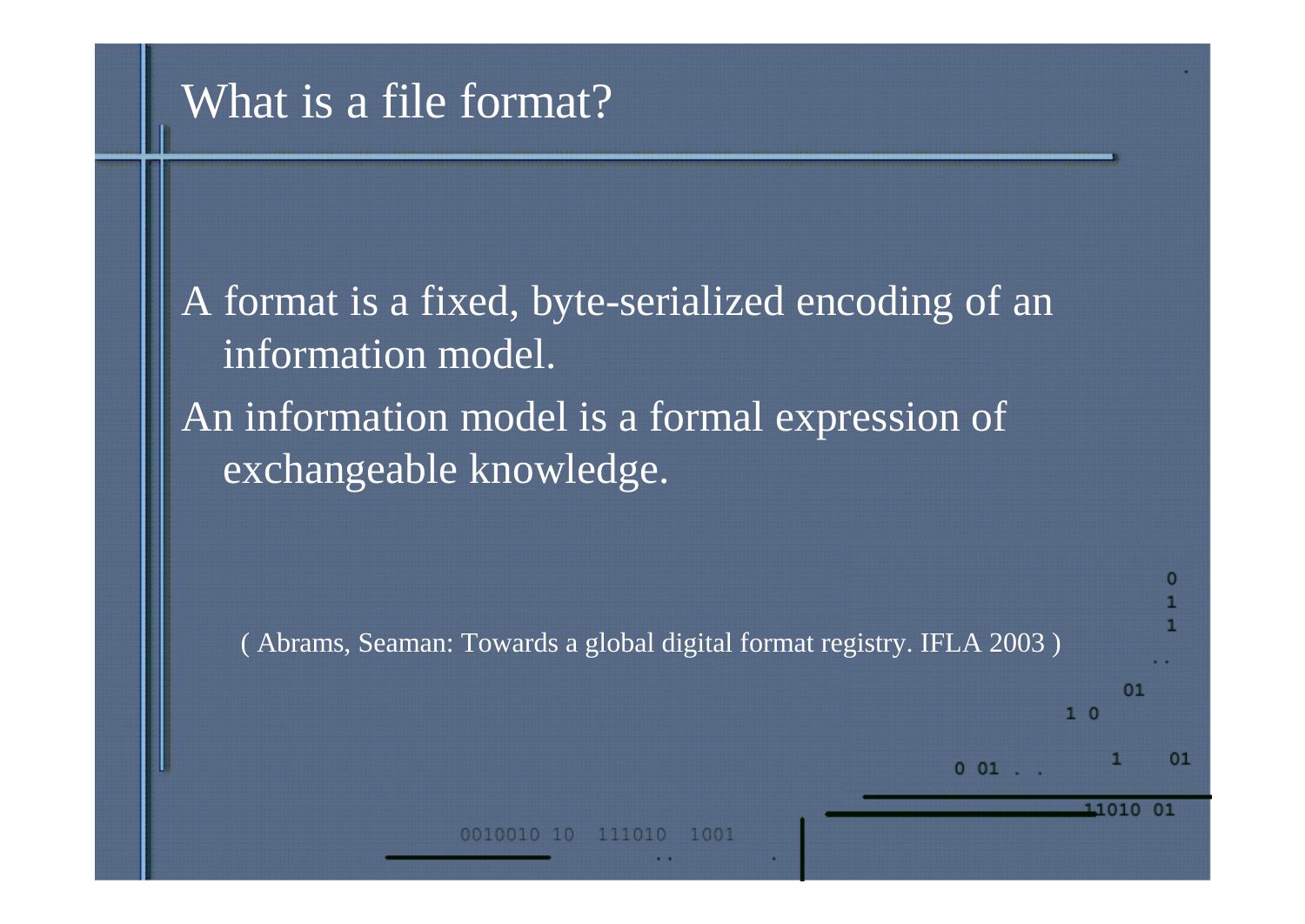#### format examples

<FONT SIZE=3 STYLE="font-size: 13pt">Chinese-European Workshop ‰PNG on Digital Preservation</FONT></H1><H1 LANG="en-GB" CLASS="western" ALIGN=CENTER STYLE="margin-left: -0.64cm"><FONT SIZE=3 STYLE="font-size: 13pt">Beijing, July 14–16, 2004</FONT><P LANG="en-GB" CLASS="western" ALIGN=CENTER STYLE="margin-left: -0.64cm; margin-bottom: 0cm">Preliminary Agenda, Version 1.0</P><FONT SIZE=2 STYLE="font-size: 4, VULSION I.03/FASPONI DIZE-Z DIIL<br>1985 Martin 1986, Tulit 2004) AD IANG-Hor 11pt"><B>Day 1 (14 July 2004)<P LANG="en-GB" CLASS="western"  $\sim$  522 Day + (+1 0 ary 2001) +1 mm0= CH ALIGN=LEFT STYLE="margin-bottom:"><B>Introduction</B></P><P Ðh# Œ'Q0FÁ( Ã Ðh# Œ'Q0FÁ( Ã LANG="de-AT" CLASS="western" ALIGN=LEFT><SPAN LANG="en-GB">Moderator:<I>Xiaolin Zhang</I>, <I>CSDL/CAS</I></SPAN></P>SPAN LANG="en-GB">Welcome and Introduction</SPAN></P><P LANG="de-AT" CLASS="western" ALIGN=LEFT><I><SPAN LANG="en-GB">Longji Dai, CALIS.</SPAN></I></P></TD></TR><TR VALIGN=TOP><TD WIDTH=47 ÑF •ÀÅ‹ "## |}} >| Èðÿÿ•† >0ÔÔÔ €åûûûI2 ¤ "‡ €¹ •t ALIGN=LEFT><SPAN LANG="en-GB">9:15-9:30</SPAN></P></TD><TD `hh ¦Ÿ<y ¦Ÿ?•Ž"•ïÞ=y˜úQ €œ6Ay "gAy÷ĉ jÈ1 @ •›'' WIDTH=576 BGCOLOR="#f3f3f3"><P LANG="en-GB" CLASS="western" ALIGN=LEFT STYLE="margin-bottom: 0cm">Opening Remarks</P>  $01$ ductionuLongji Dai, CALIS.009:15-9:300opening RemarksuHaibo

 $001$ .

11010 01

0010010 10 111010 1001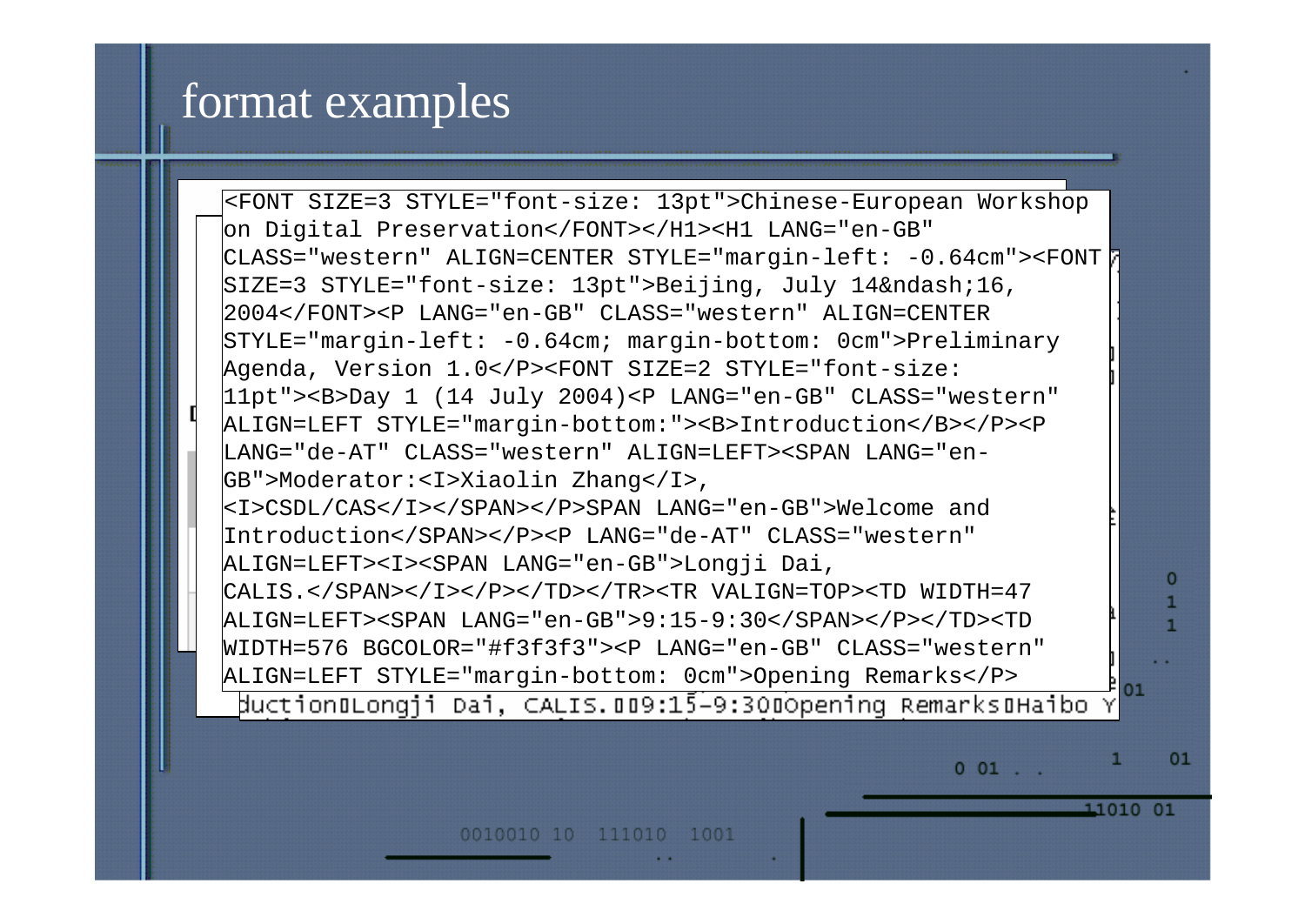### categorisation

| 01 |
|----|
|    |
|    |

( wikipedia.org; Clausen, May 2004 )

11010 01

 $\mathbf{C}$ 

1

0010010 10 111010 1001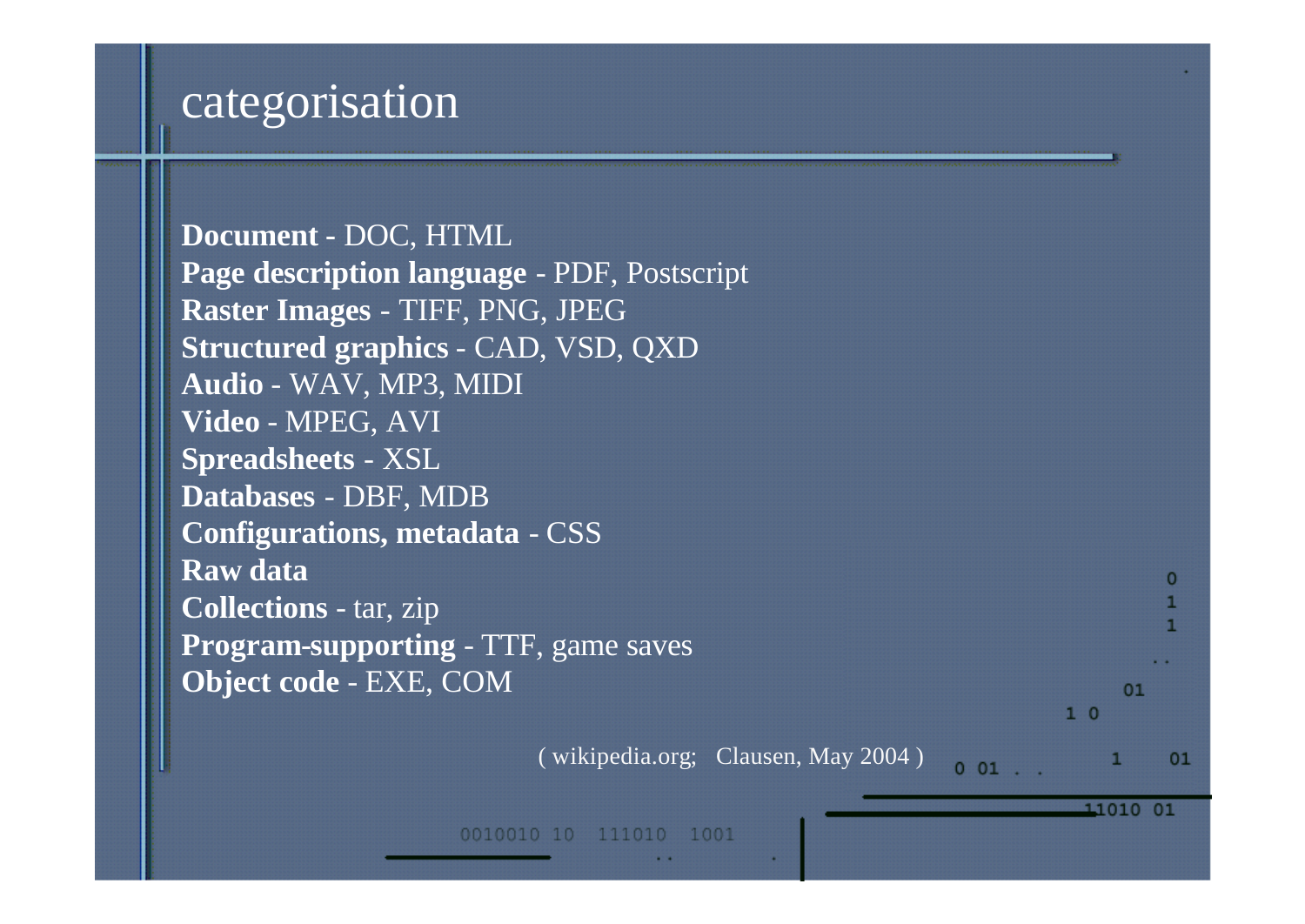

This is our document format ...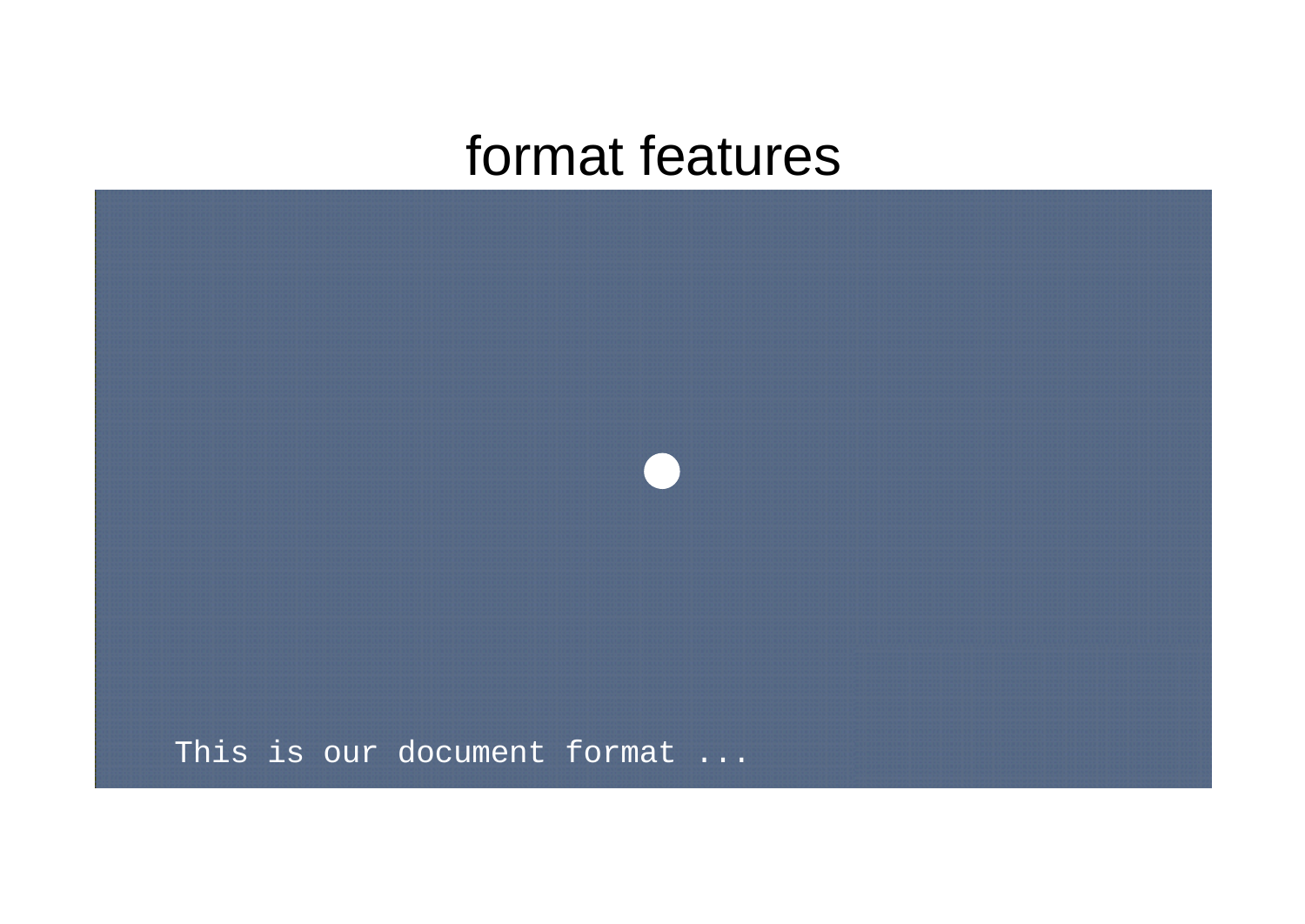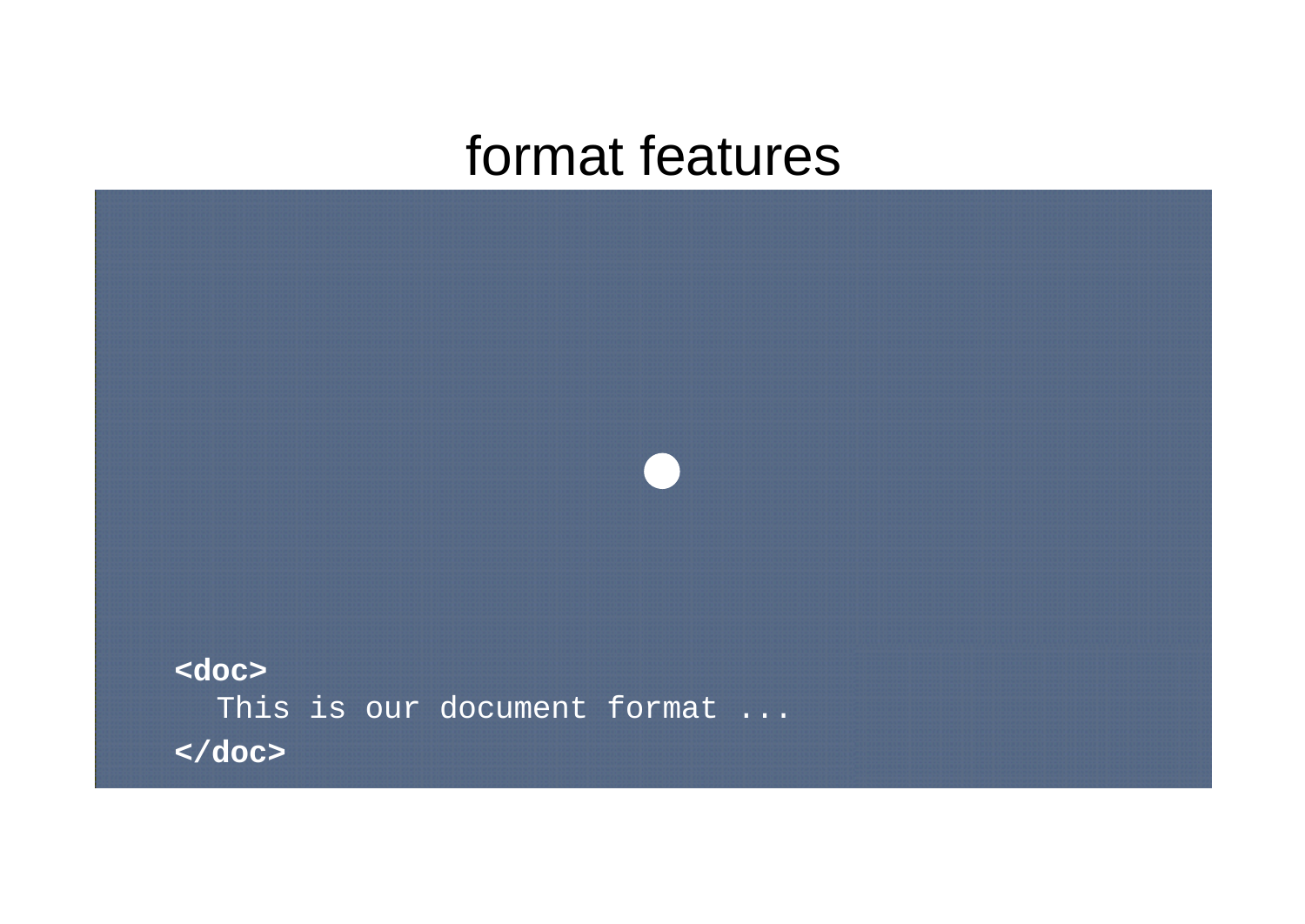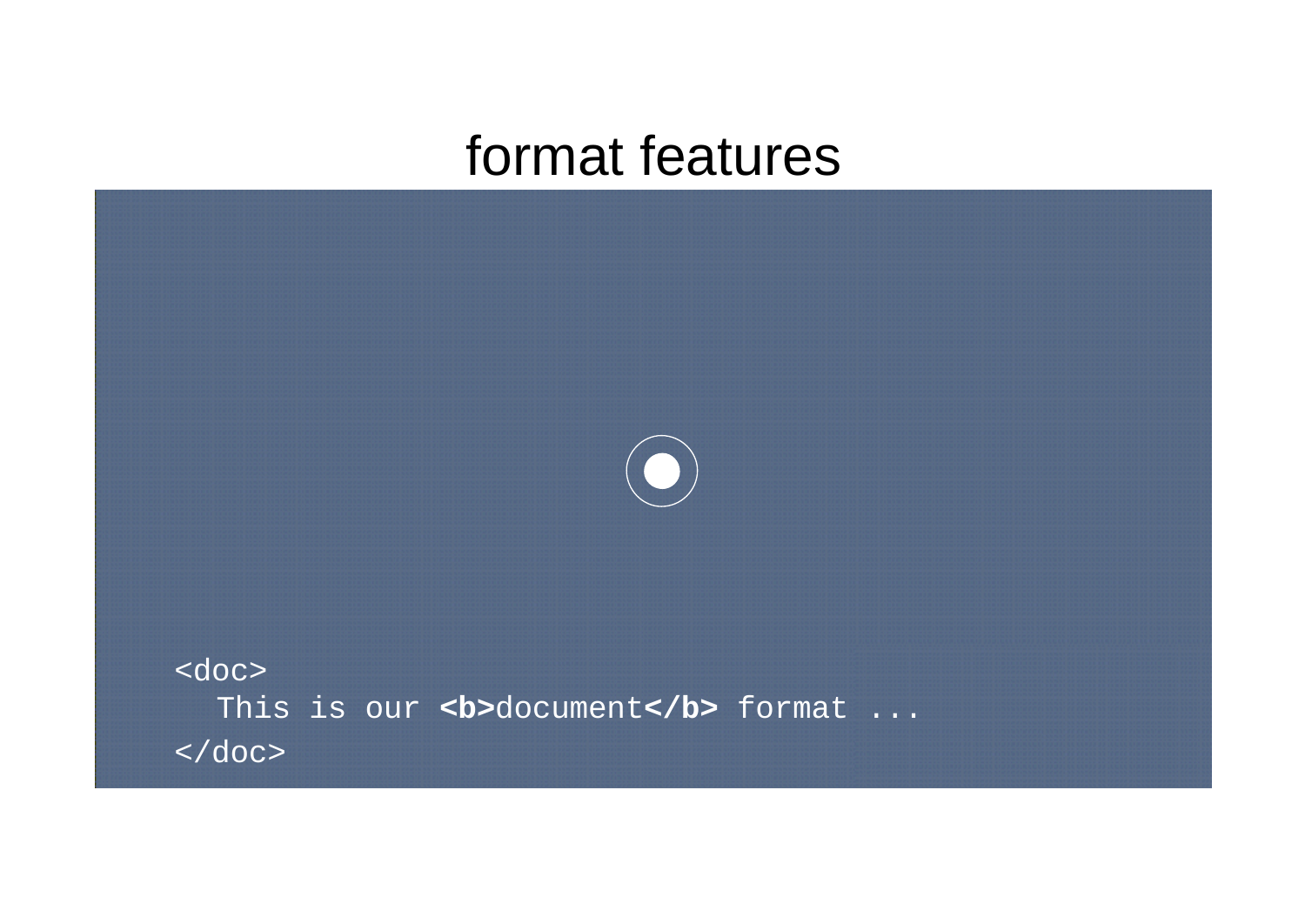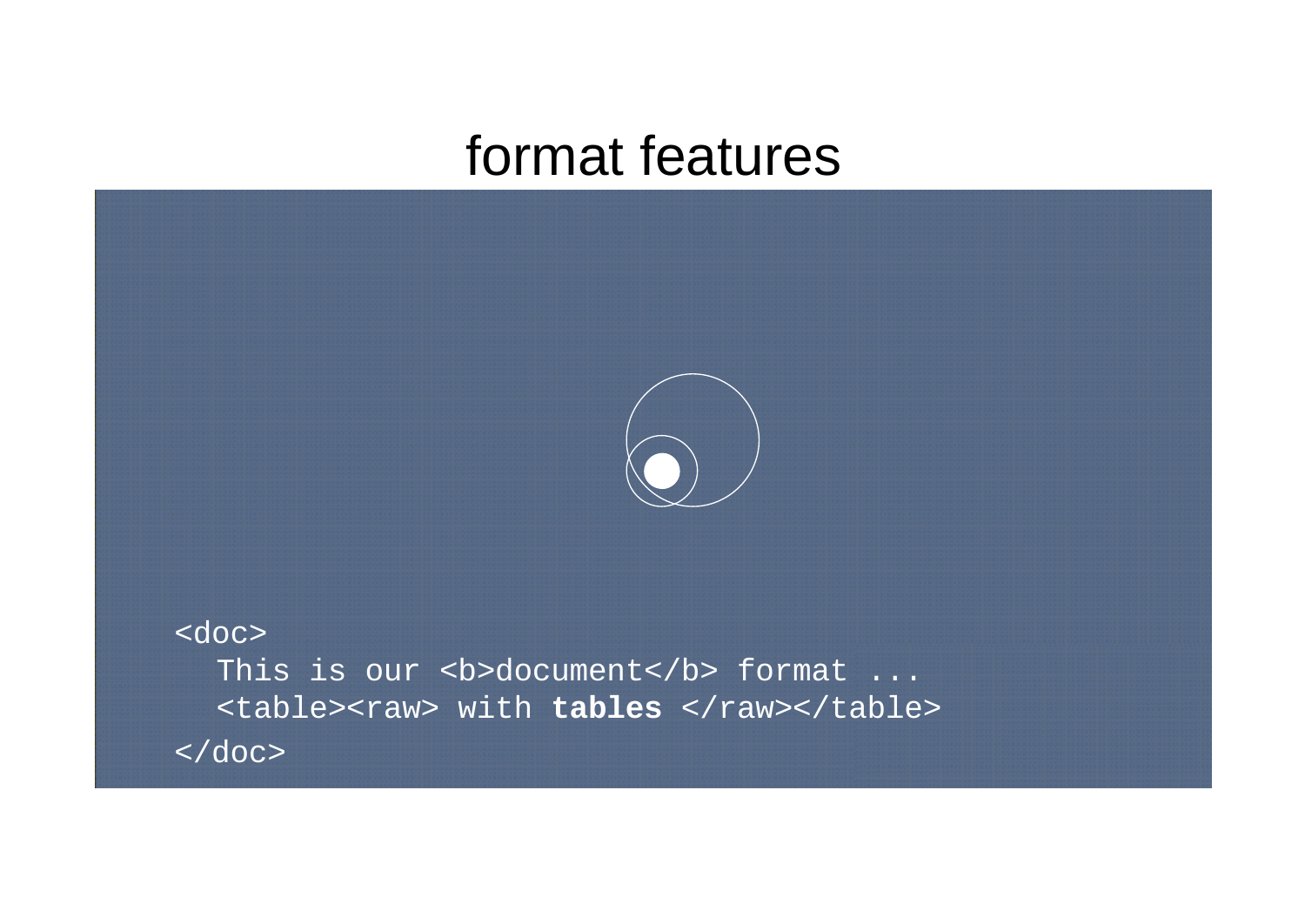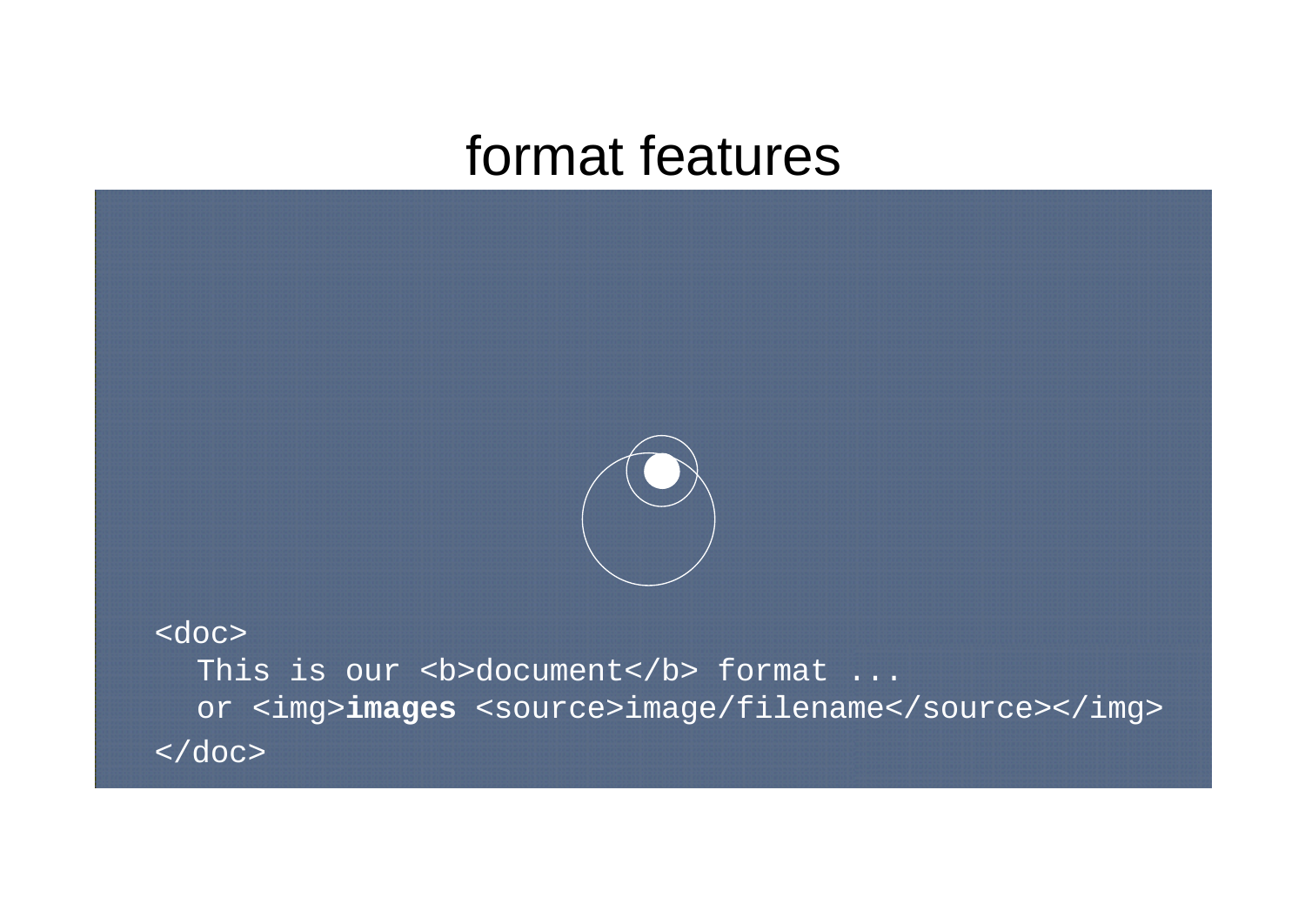

-> document formats <-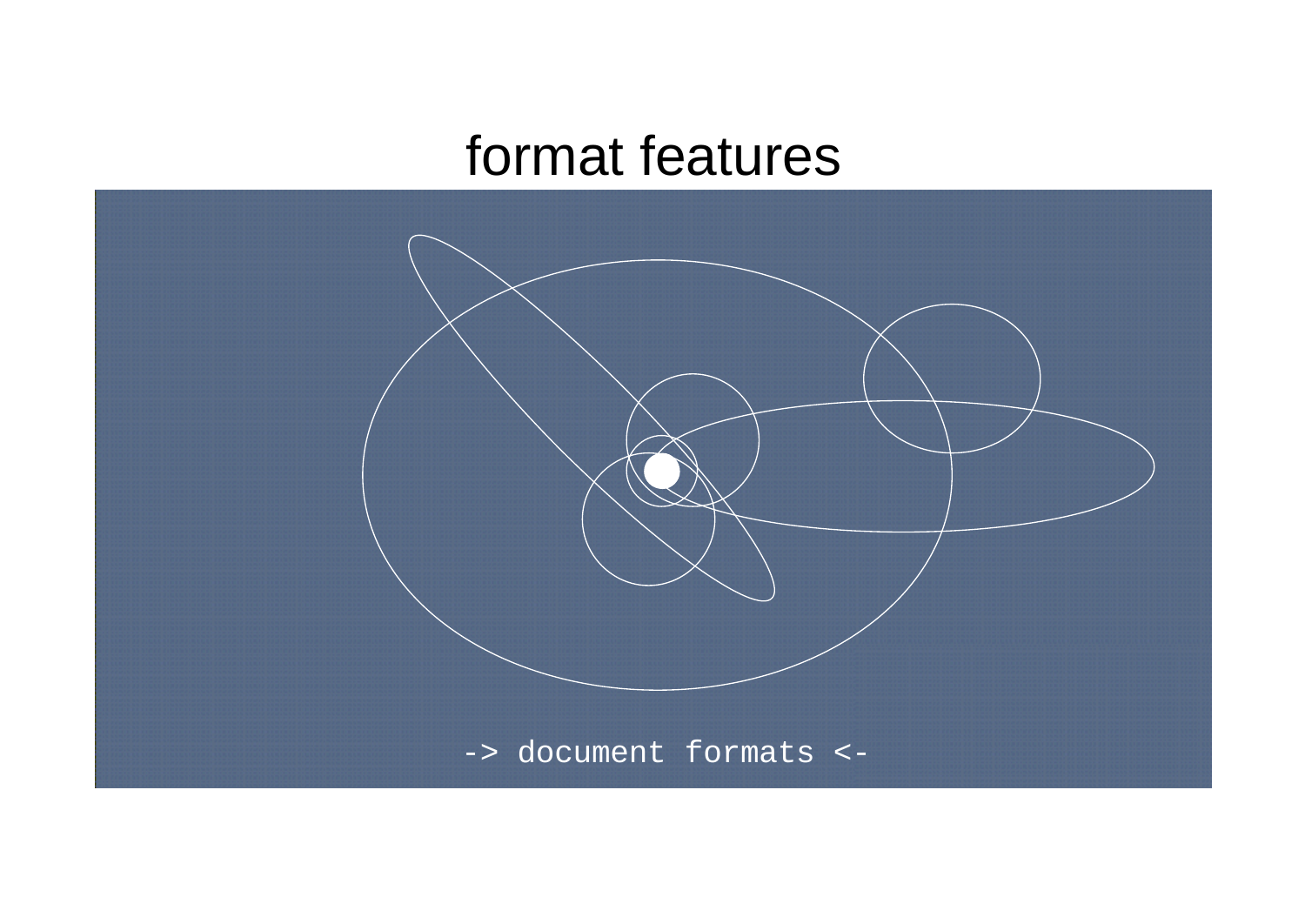|                                   | digital signature                 |                    |                                   |                                        |
|-----------------------------------|-----------------------------------|--------------------|-----------------------------------|----------------------------------------|
| password                          | $\bullet\quad\bullet\quad\bullet$ | formulas           | $\bullet\quad\bullet\quad\bullet$ |                                        |
| $\bullet\quad\bullet\quad\bullet$ | headlines                         |                    | tables                            |                                        |
|                                   | colours                           |                    | basic formatting                  |                                        |
| drawing                           |                                   | text               | styles                            |                                        |
|                                   |                                   |                    |                                   |                                        |
| animations                        | inline images<br>sound            |                    | $\bullet\quad\bullet\quad\bullet$ | commenting                             |
|                                   | multi-language                    | active referencing | revision history                  |                                        |
|                                   | personalisation                   |                    | automatic index                   | $\bullet\quad\bullet\quad\bullet\quad$ |
| $\bullet\quad\bullet\quad\bullet$ |                                   |                    |                                   |                                        |

-> **document formats** <-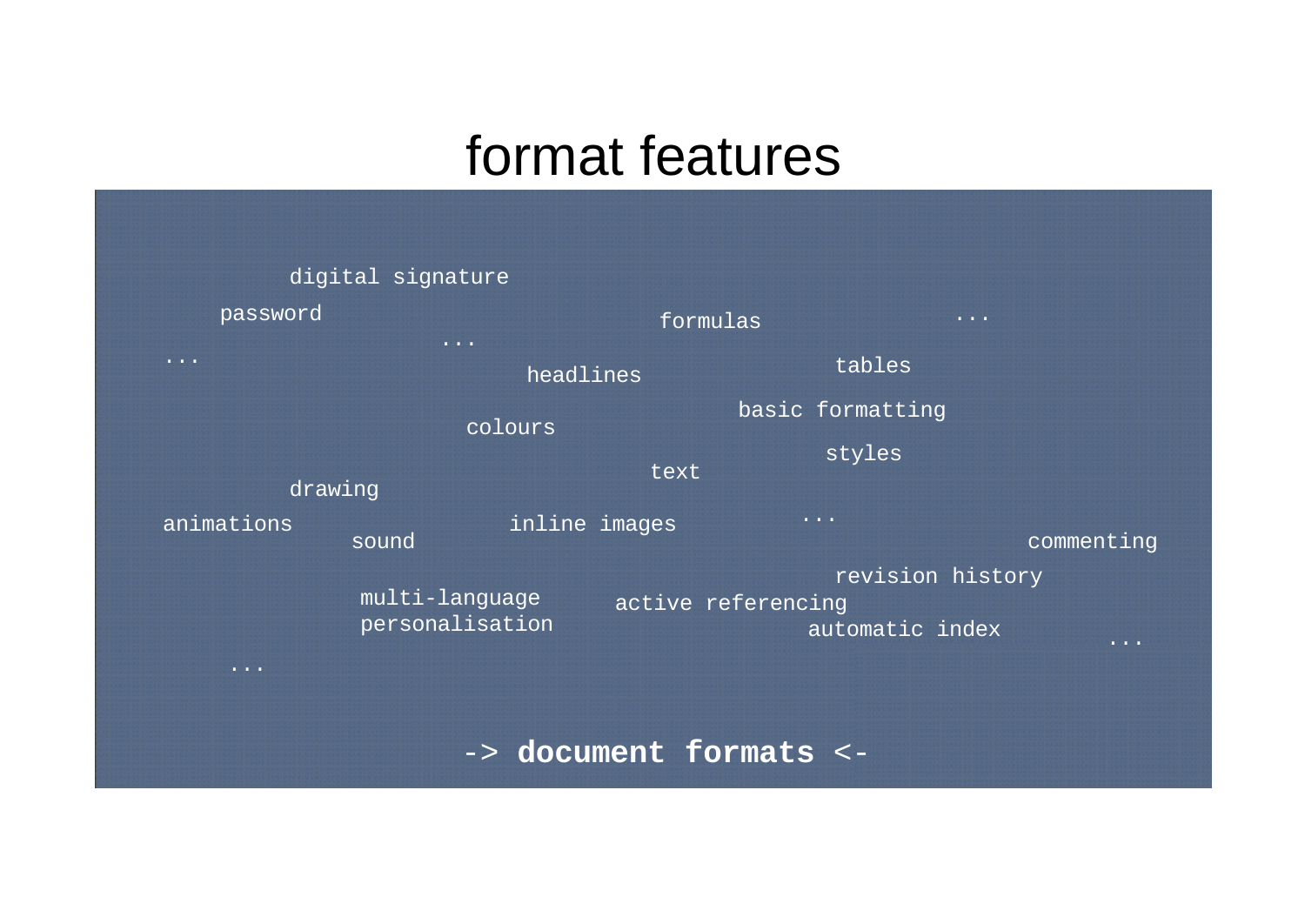|                                   | digital watermark                                                                           |                   |                                                                                            |                                   |
|-----------------------------------|---------------------------------------------------------------------------------------------|-------------------|--------------------------------------------------------------------------------------------|-----------------------------------|
|                                   | password                                                                                    |                   | $\begin{array}{ccccccccccccc} \bullet & \bullet & \bullet & \bullet & \bullet \end{array}$ |                                   |
| $\bullet\quad\bullet\quad\bullet$ | $\bullet\quad\bullet\quad\bullet$                                                           | flow chart        | layers                                                                                     |                                   |
|                                   | rotation                                                                                    |                   | transparency                                                                               |                                   |
|                                   |                                                                                             |                   | clipart                                                                                    |                                   |
|                                   | text                                                                                        | colour spaces     |                                                                                            |                                   |
|                                   | sound                                                                                       |                   | $\bullet\quad\bullet\quad\bullet$                                                          |                                   |
|                                   | animations<br>dynamic inlays                                                                | interactive graph | revision history                                                                           | $\bullet\quad\bullet\quad\bullet$ |
|                                   | $\begin{array}{cccccccccccccc} \bullet & \bullet & \bullet & \bullet & \bullet \end{array}$ |                   |                                                                                            |                                   |

-> **image formats** <-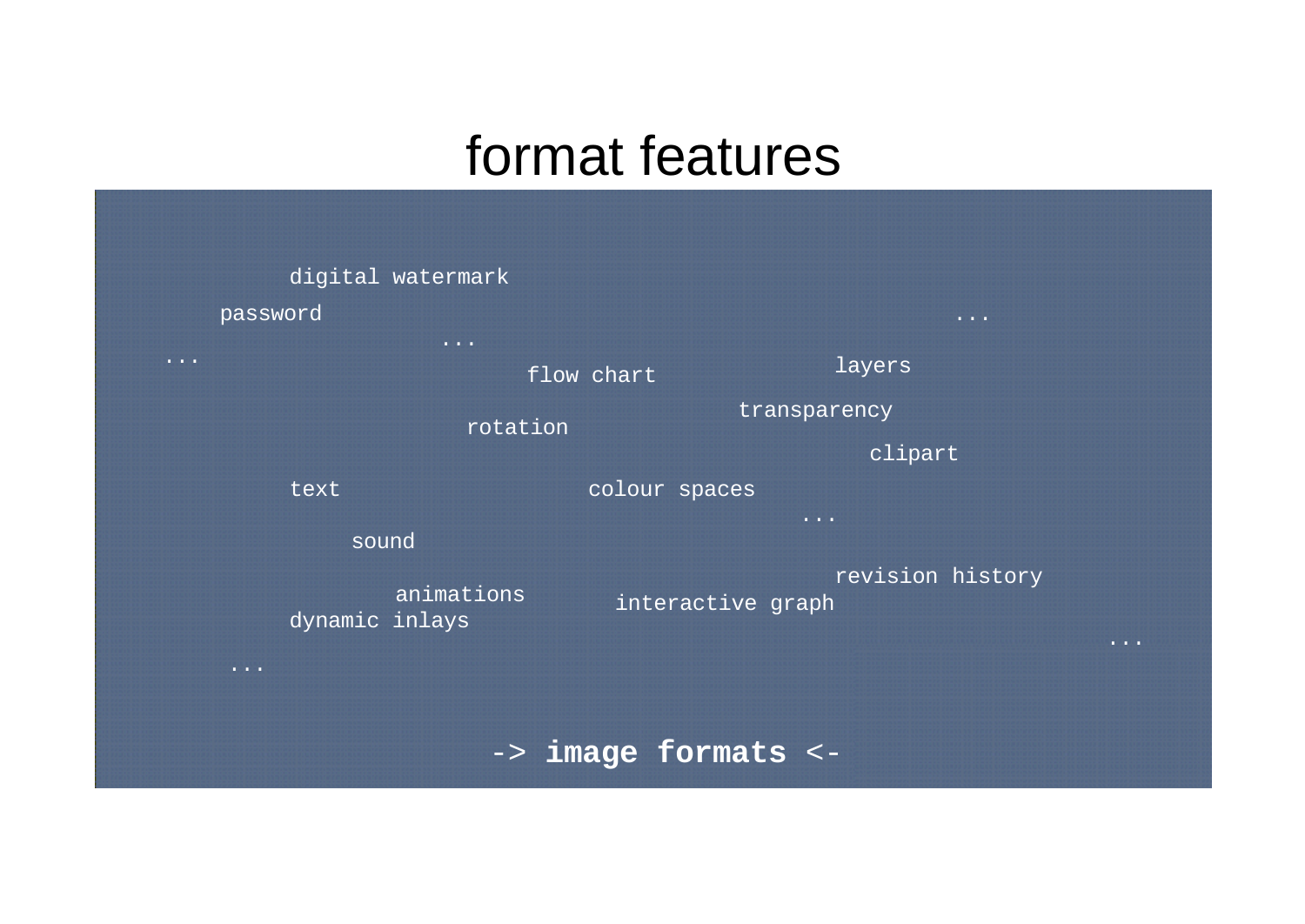### feature classification

- appearance
- structure
- behaviour
	- ( ? A.Rauber presentation)
- readability
- comprehensibility
- appearance
- functionality
- $\bullet$  look + feel ( Clausen, May 2004 )



 $01$ 

1

11010 01

 $10$ 

 $0 01$  . .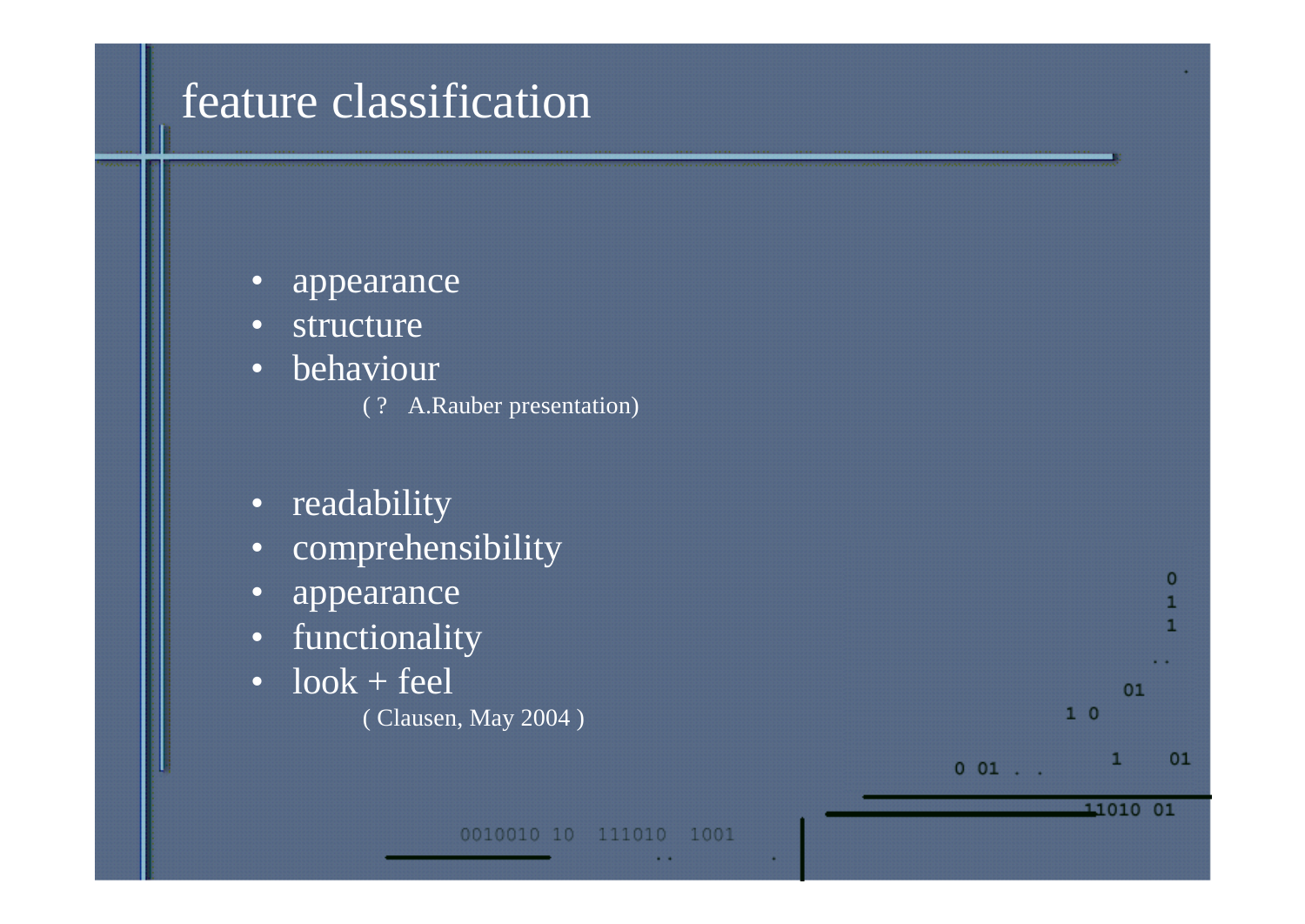#### lesson learnt

### the **simpler** the object (**fewer** features), the **more manageable** the preservation challenge



1001 111010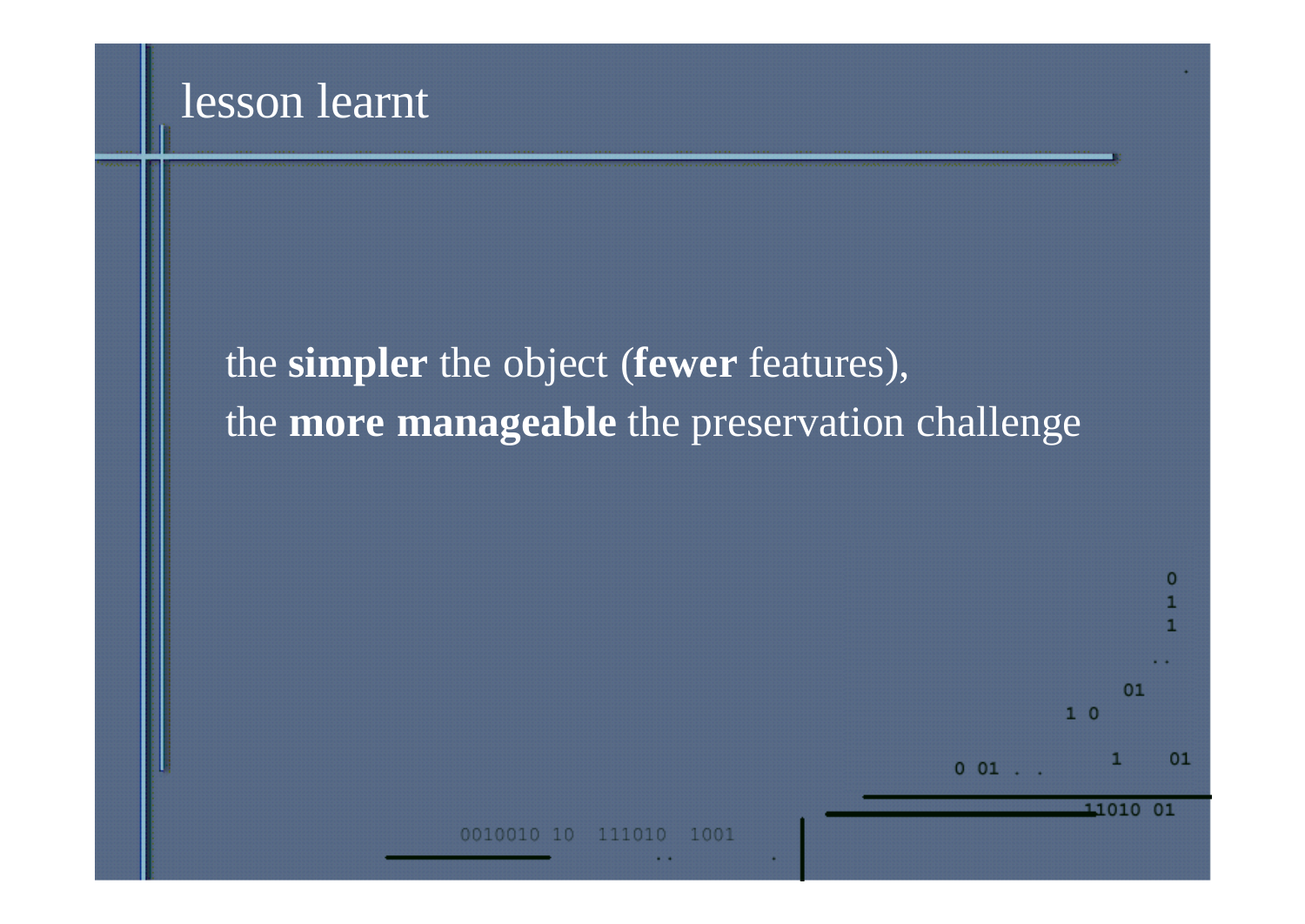format format

technological functional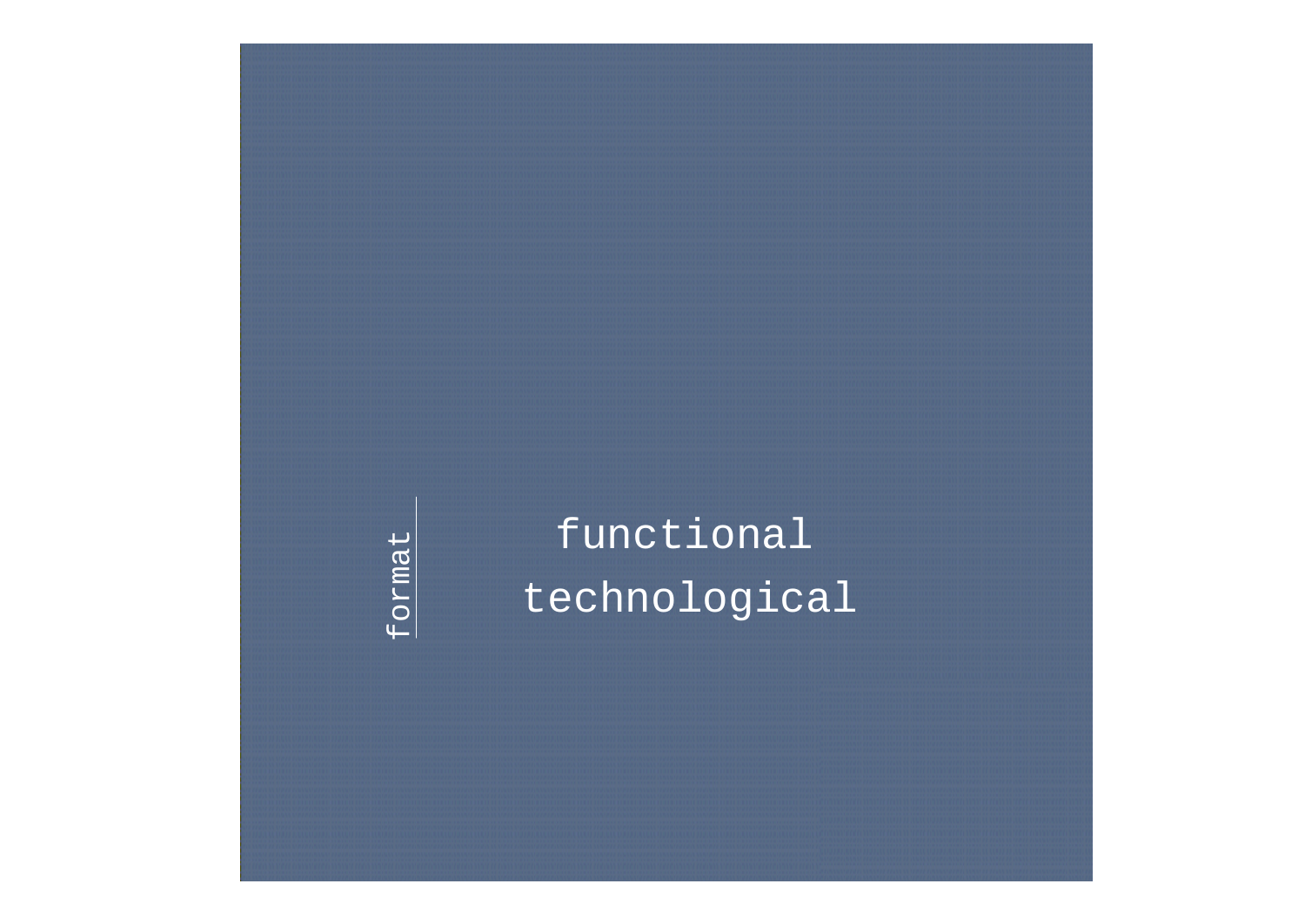#### significant properties

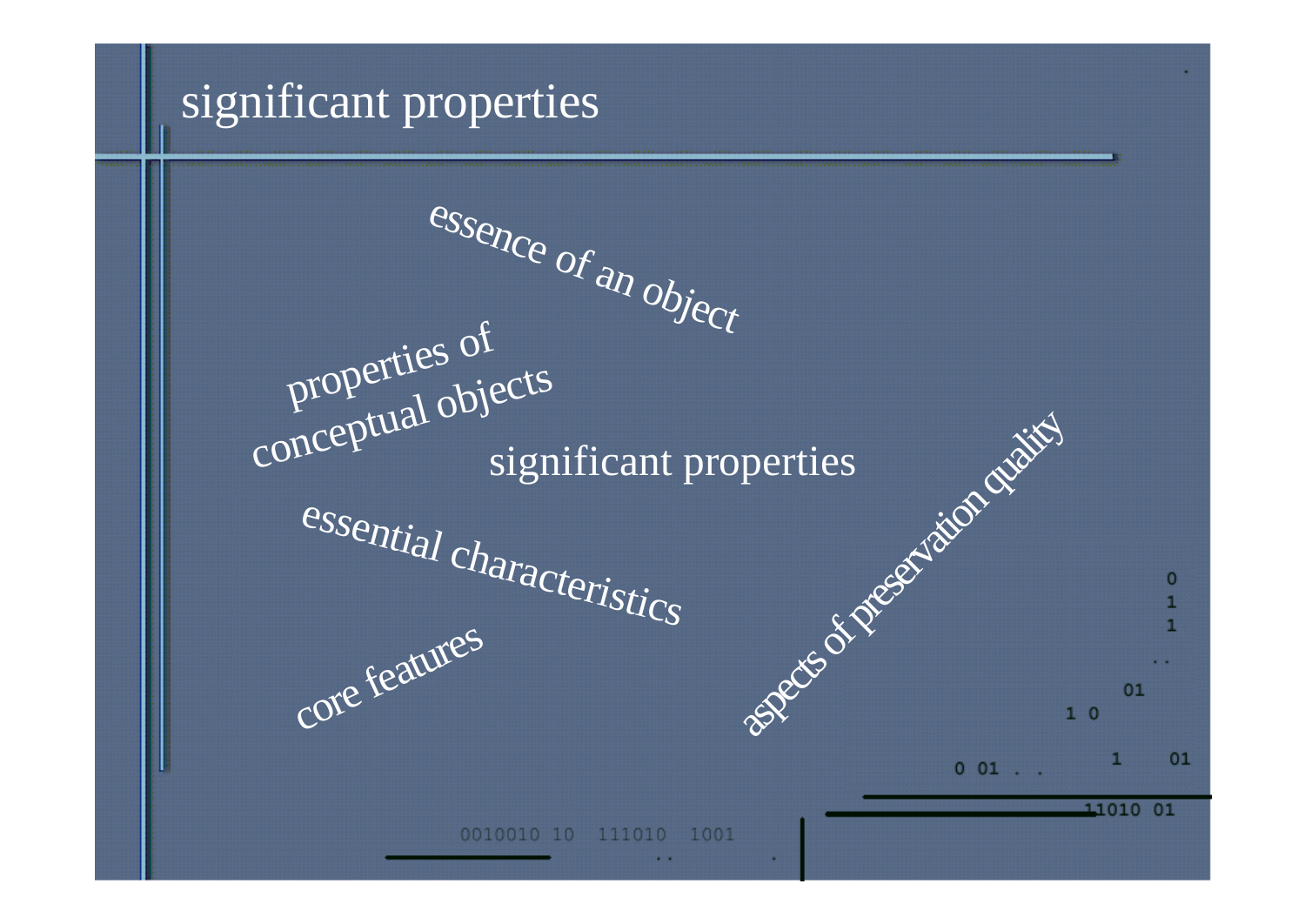### significant properties - the intention

#### important

- to fulfil a business function
- to adequately purport meaning

#### depends on a specific task in a specific business environment

111010 1001

 $^{\circ}$ 

11010 01

 $1<sub>0</sub>$ 

 $001$ .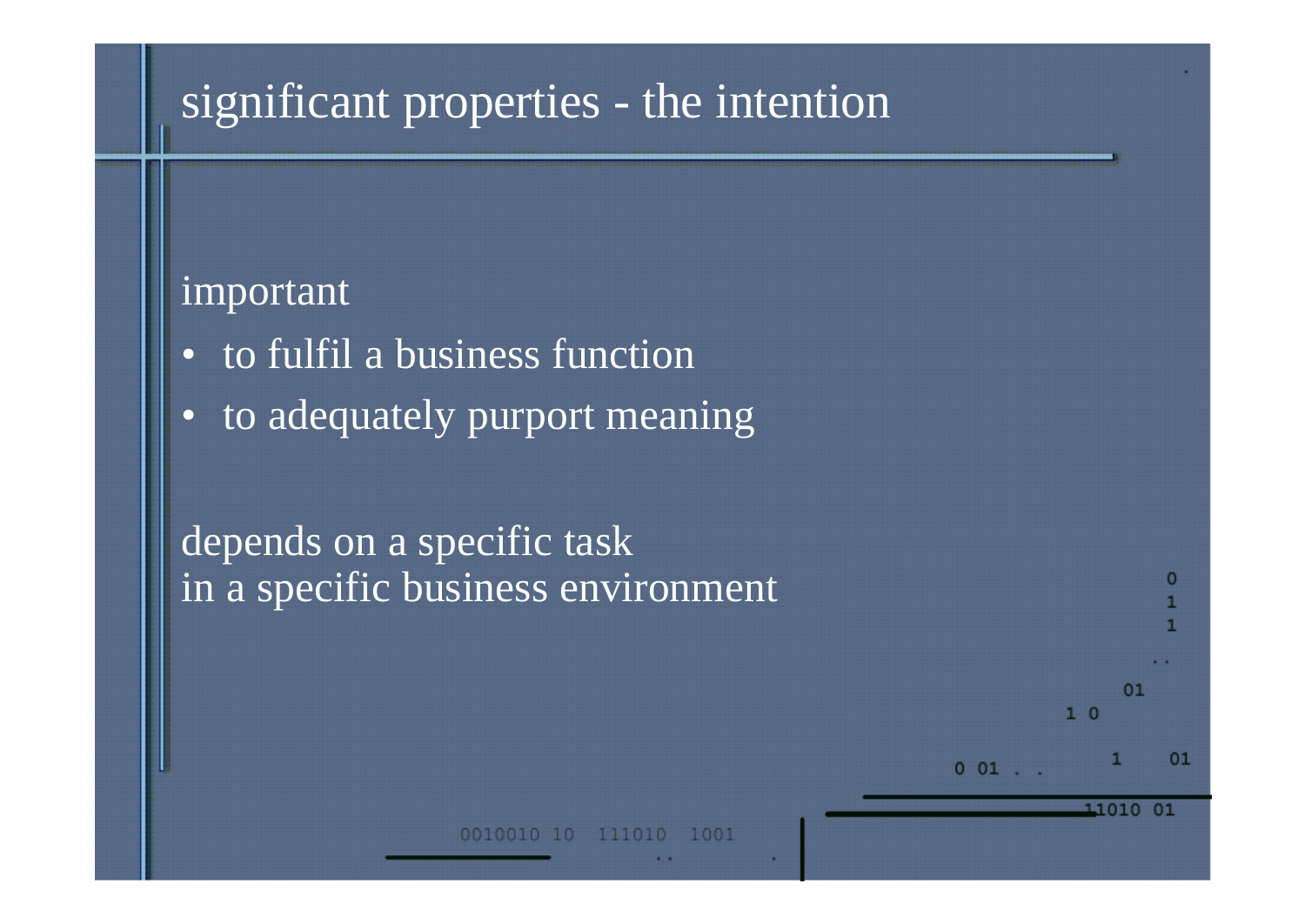### significant properties - the medium

|          | this<br>If<br>is | flying I                             | shall<br>never                         | really | take<br>to<br>it. | this take<br>If is shall really to<br>flying I never it.                                    |
|----------|------------------|--------------------------------------|----------------------------------------|--------|-------------------|---------------------------------------------------------------------------------------------|
|          |                  | Winnie The Pooh, A. A. Milne, p. 103 | Piglet getting bounced along by Kanga, |        |                   | transcribed as linear tex                                                                   |
| text     | formatting       | page format, pagination              |                                        |        | Artefacts.        | Jeff Rothenberg (May 2001):<br>Emulation vs. Migration for<br>Preserving Software-Dependent |
| metadata |                  | headlines, footnotes                 |                                        |        |                   | ο                                                                                           |
|          |                  |                                      |                                        |        |                   | 01<br>10                                                                                    |
|          |                  |                                      |                                        |        |                   | $0 01$                                                                                      |
|          |                  | 0010010 10                           | 111010                                 | 1001   |                   | 11010<br>01                                                                                 |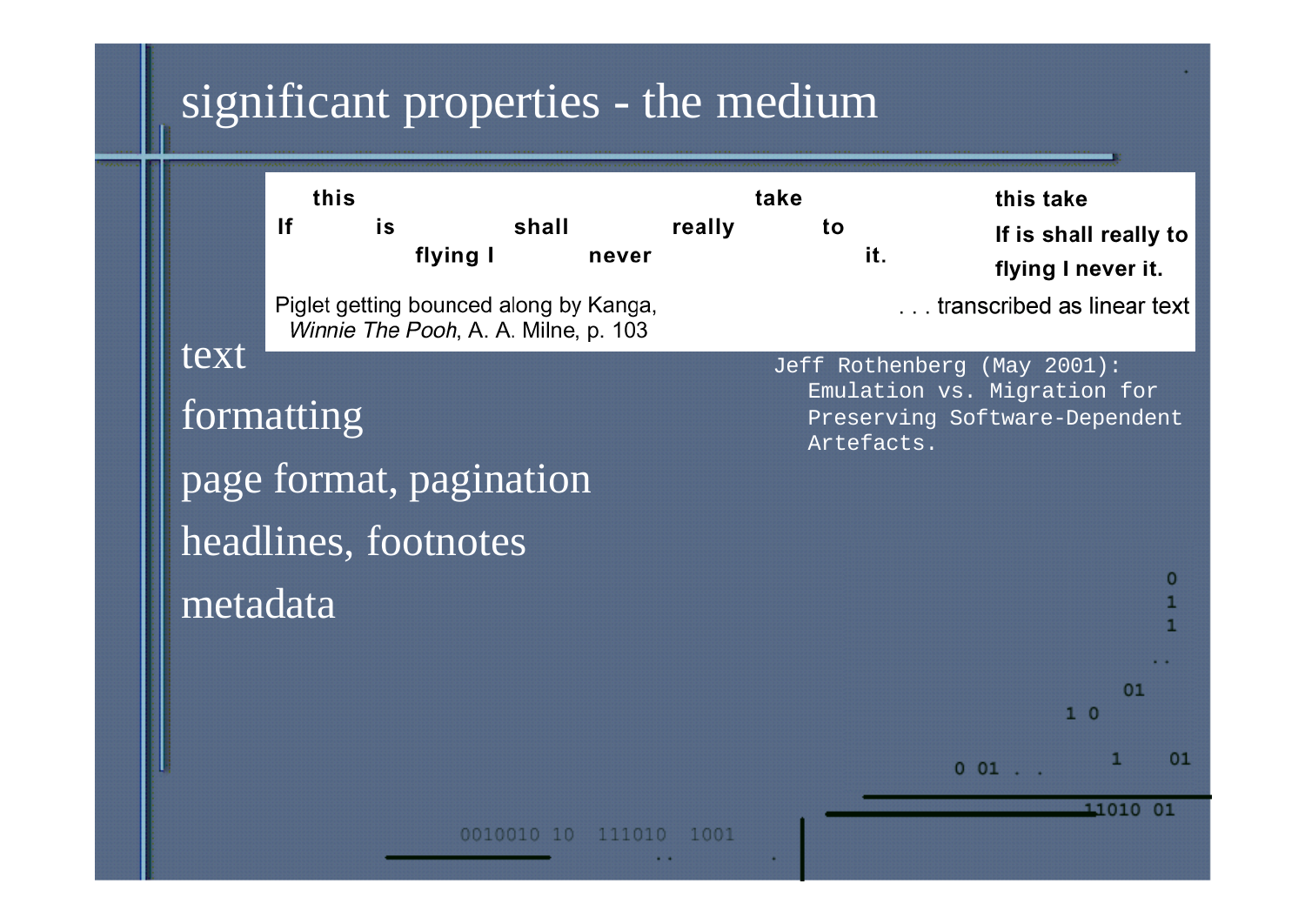#### significant properties - a comparison



#### Mary Flanagan: **[phage]** www.maryflanagan.com/virus.htm www.variablemedia.net/e/seeingdouble/home.html

01  $1\degree$  0  $001$ .

11010 01

1001 0010010 111010  $\Box$ 0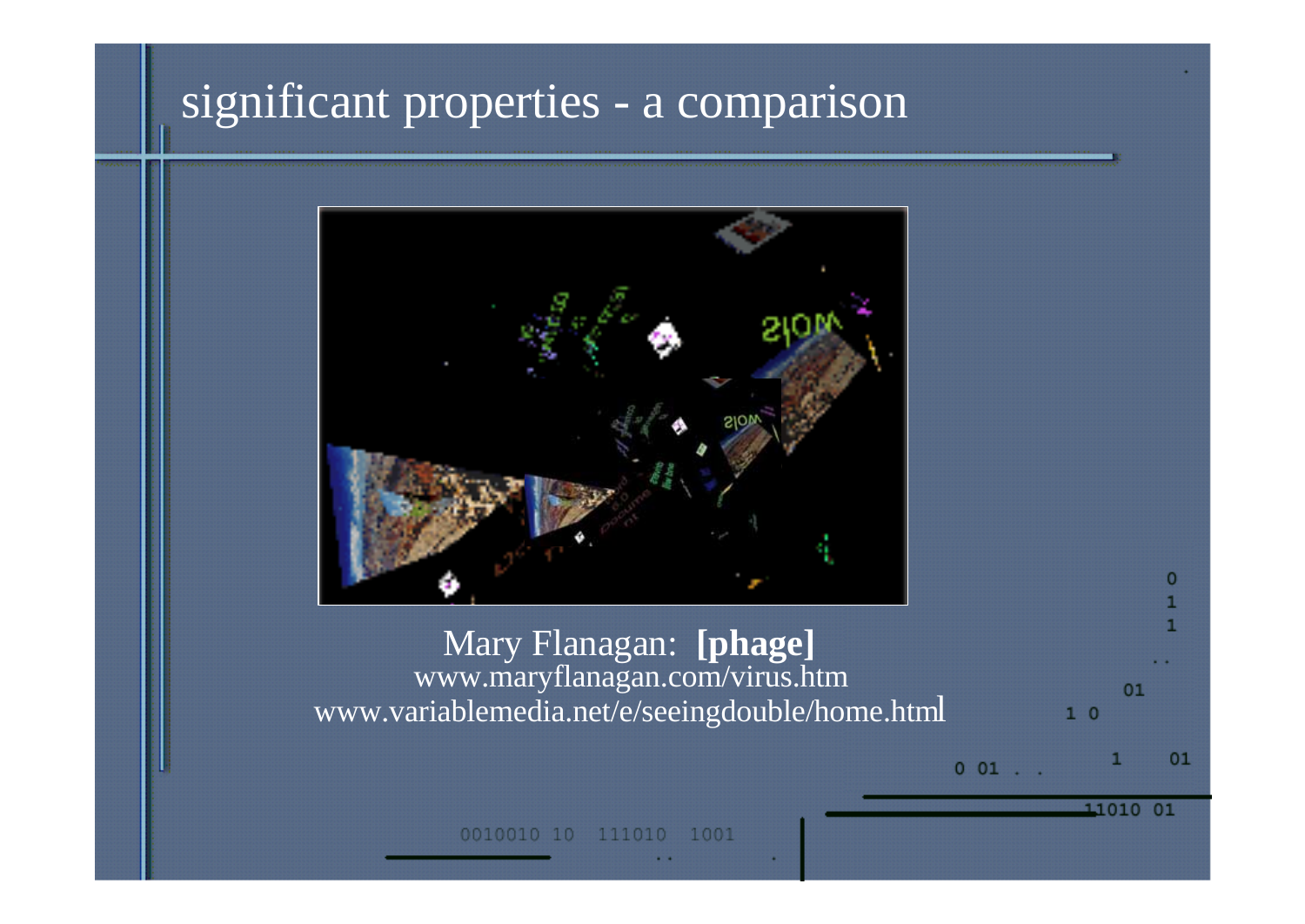### significant properties

fundamental purpose, intellectual content preserve the idea? or preserve the performance?

- ? intention of the author
- mission of preserver
- ? requirements of future users

1 0 0 1

 $1<sup>0</sup>$ 

11010

 $001$ .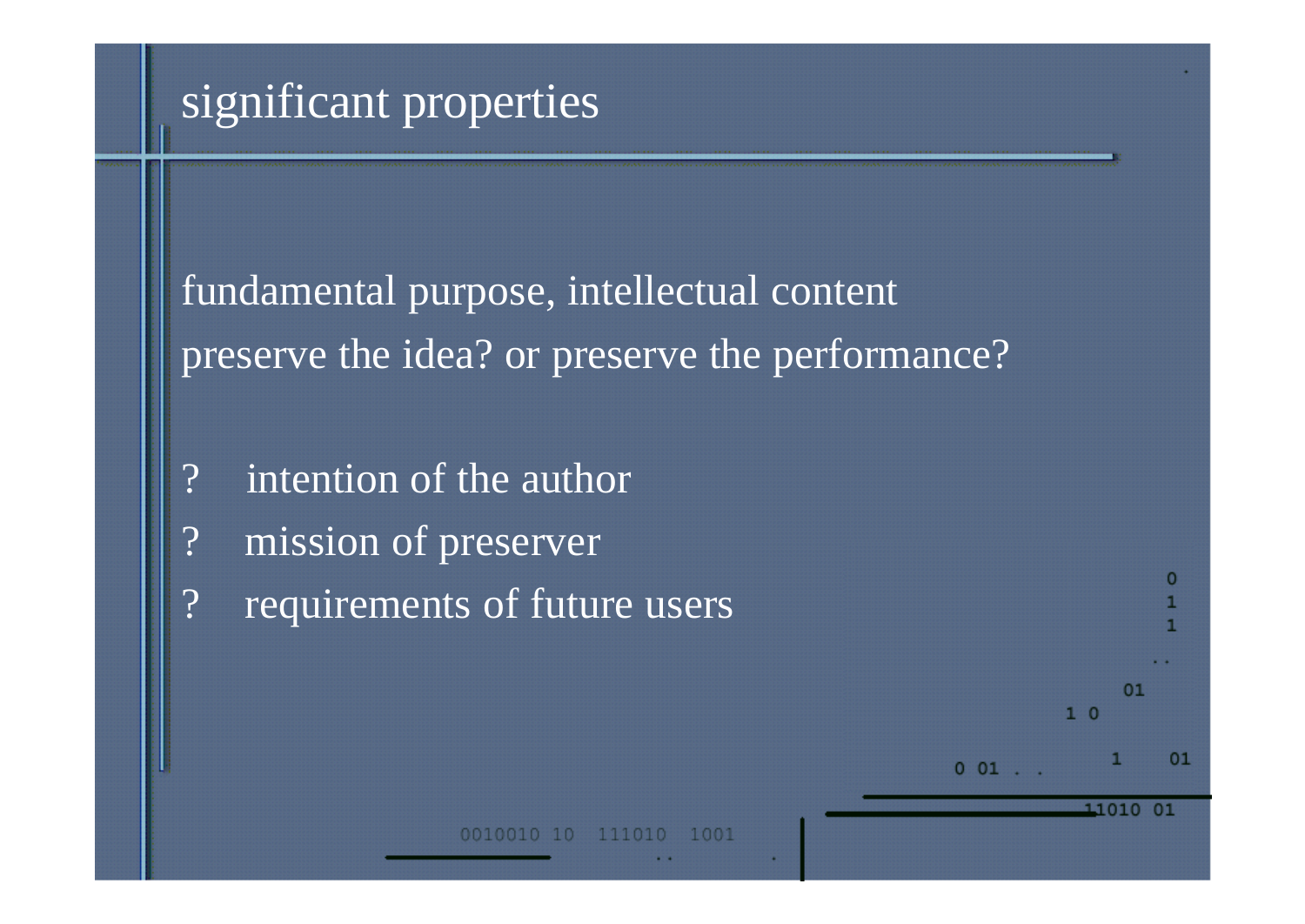preserve as **simple** objects as possible, but as **rich** as necessary to adequately carry their purpose into the future

1001

01

11010 01

 $1<sup>0</sup>$ 

 $0 01$ .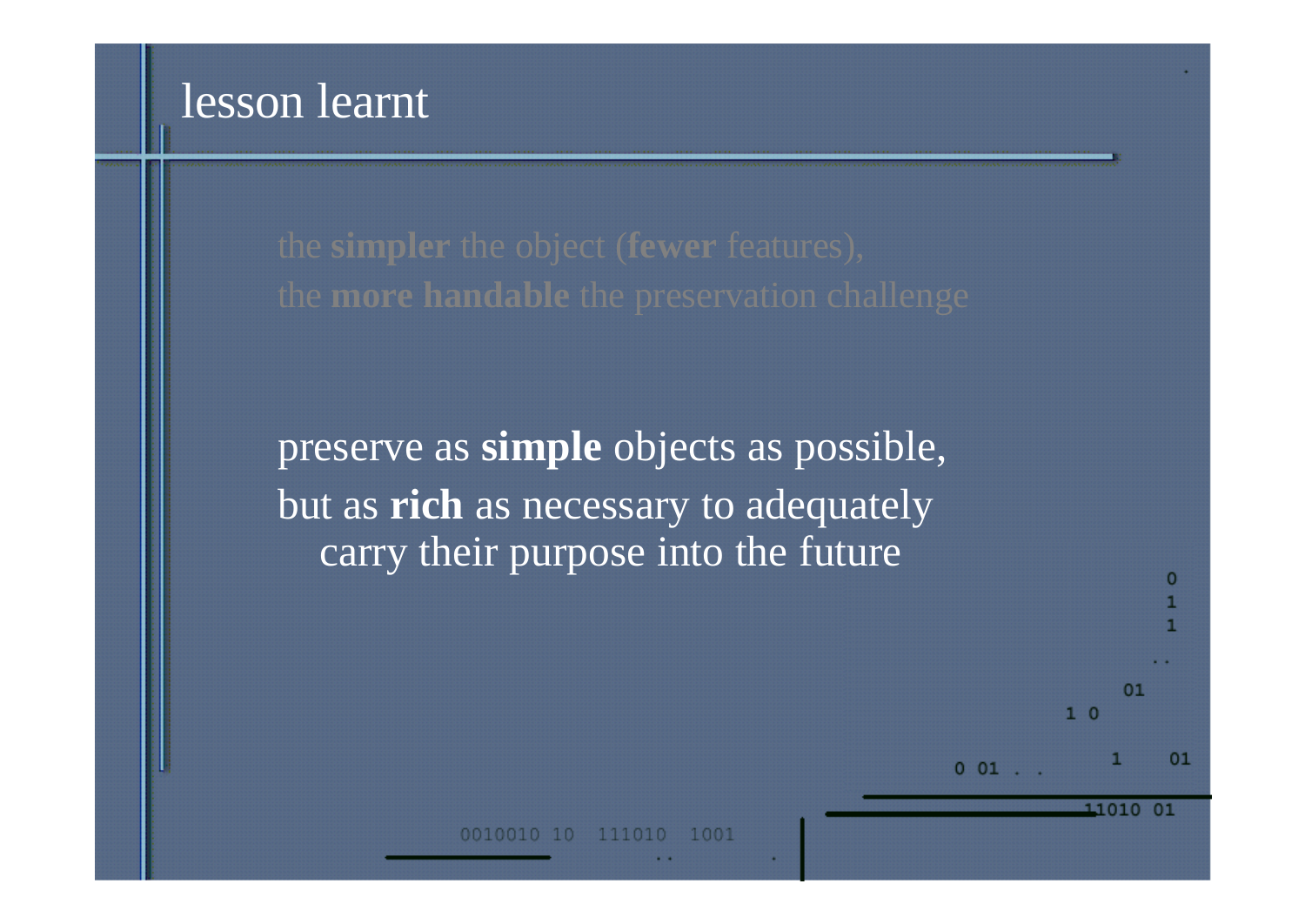business

#### environment

#### task

significant properties format features

functional

technological

format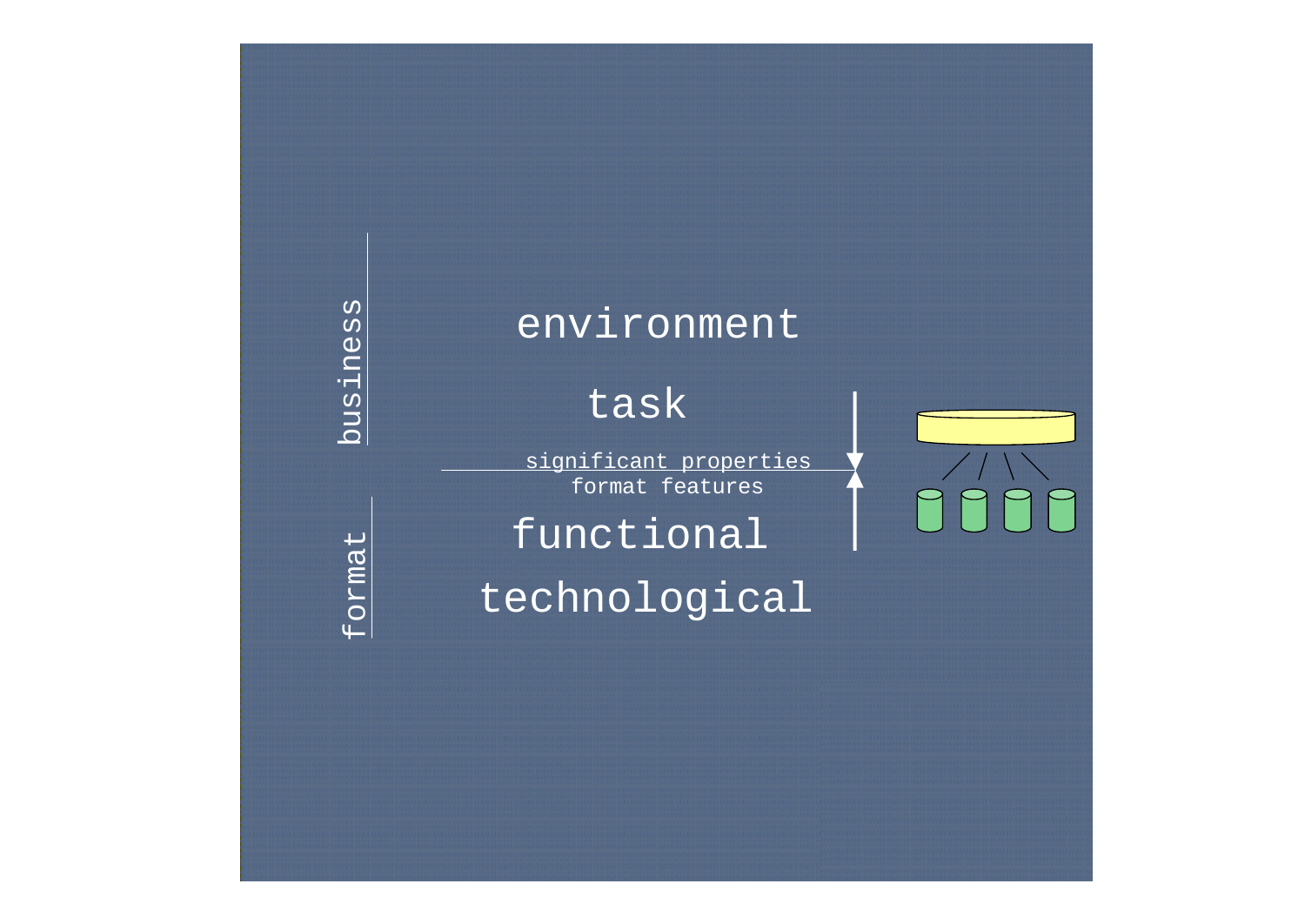### OAIS model

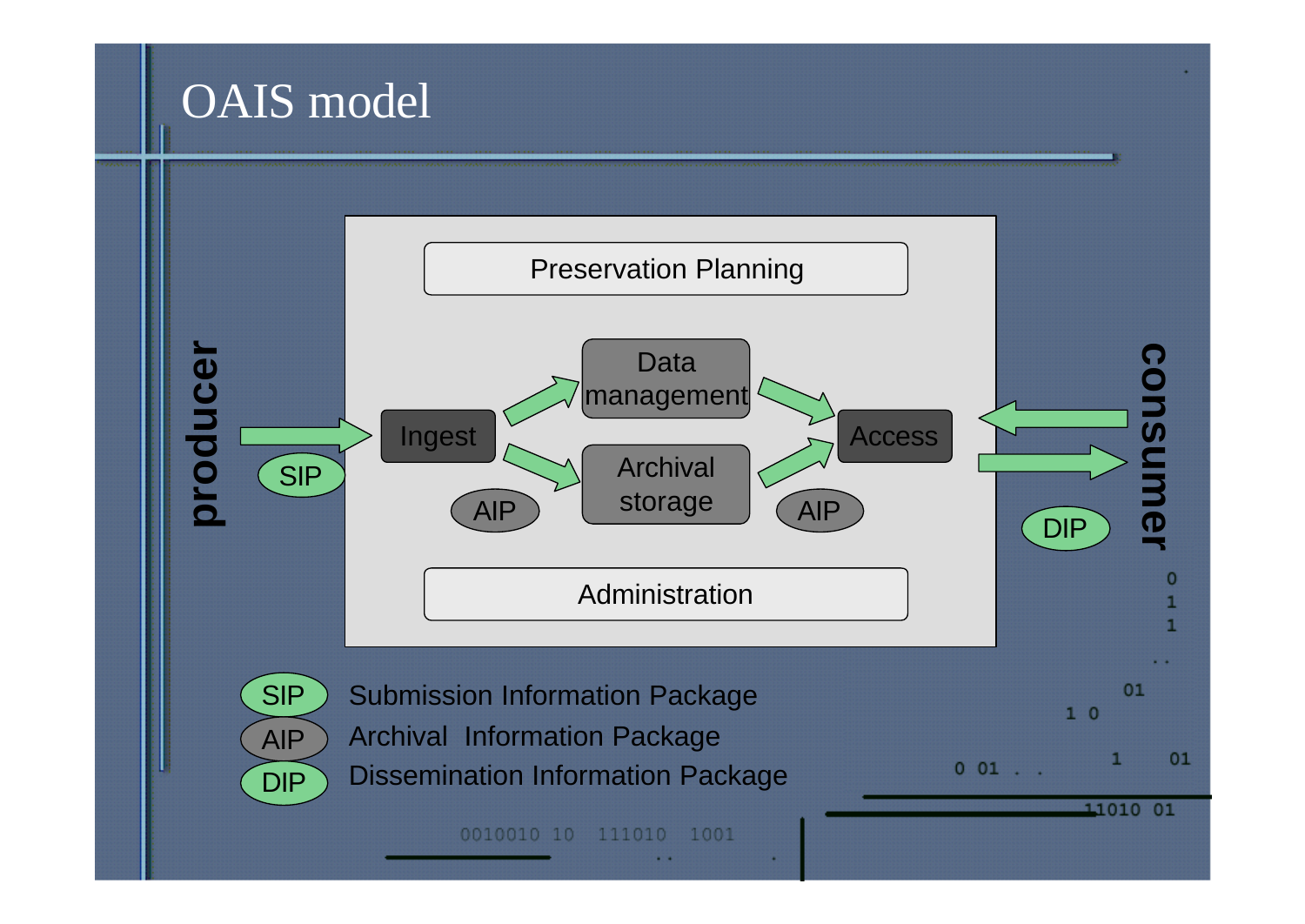### file formats in digital preservation

#### possible indicators for long-term stability

- stable, robust
- portable
- open
- ? widely used and well documented



1001 111010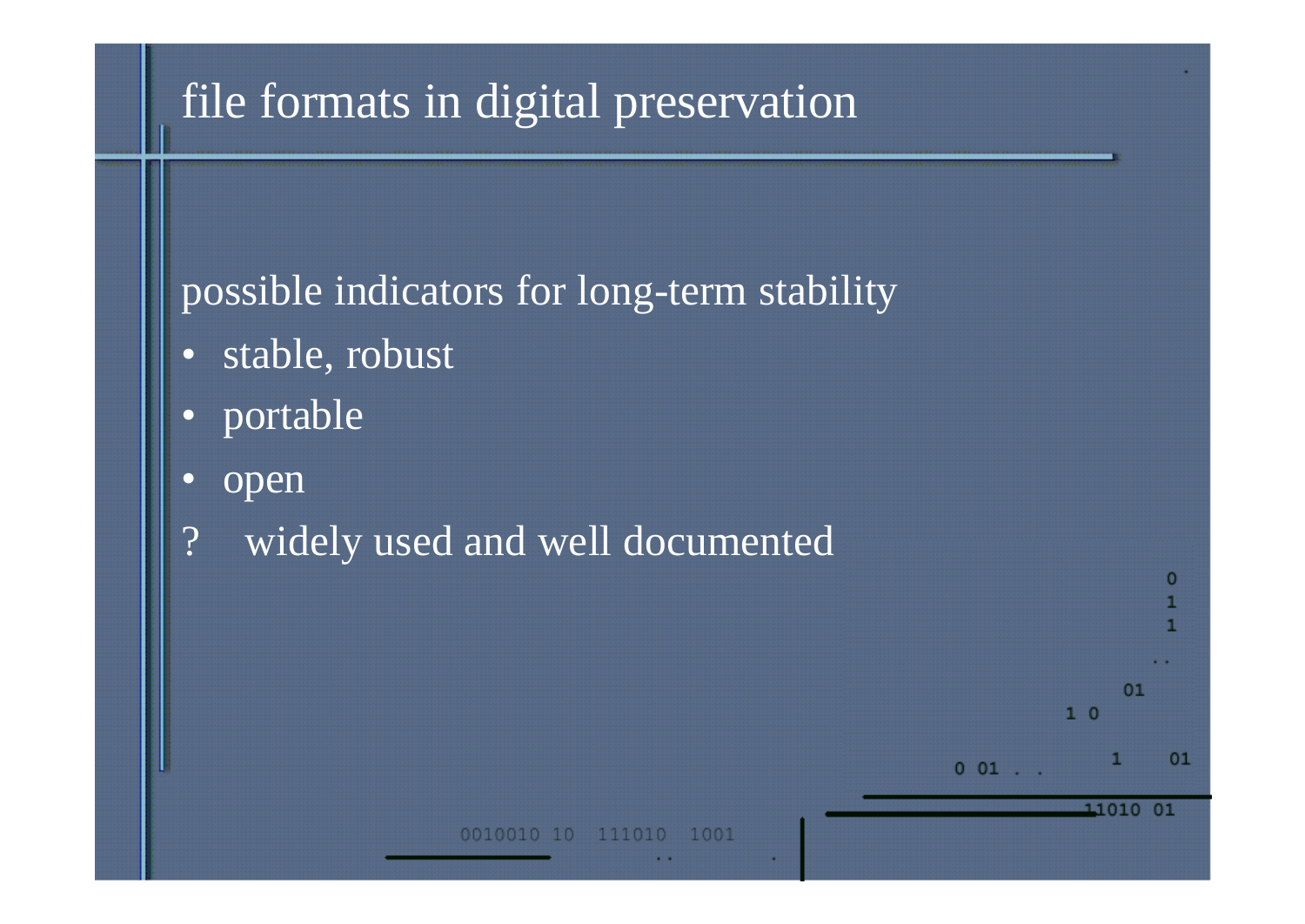#### conversion

#### **moving between formats**

\* SIP ? AIP \* AIP ? DIP

#### conversion **problems**: format features; significant properties; process

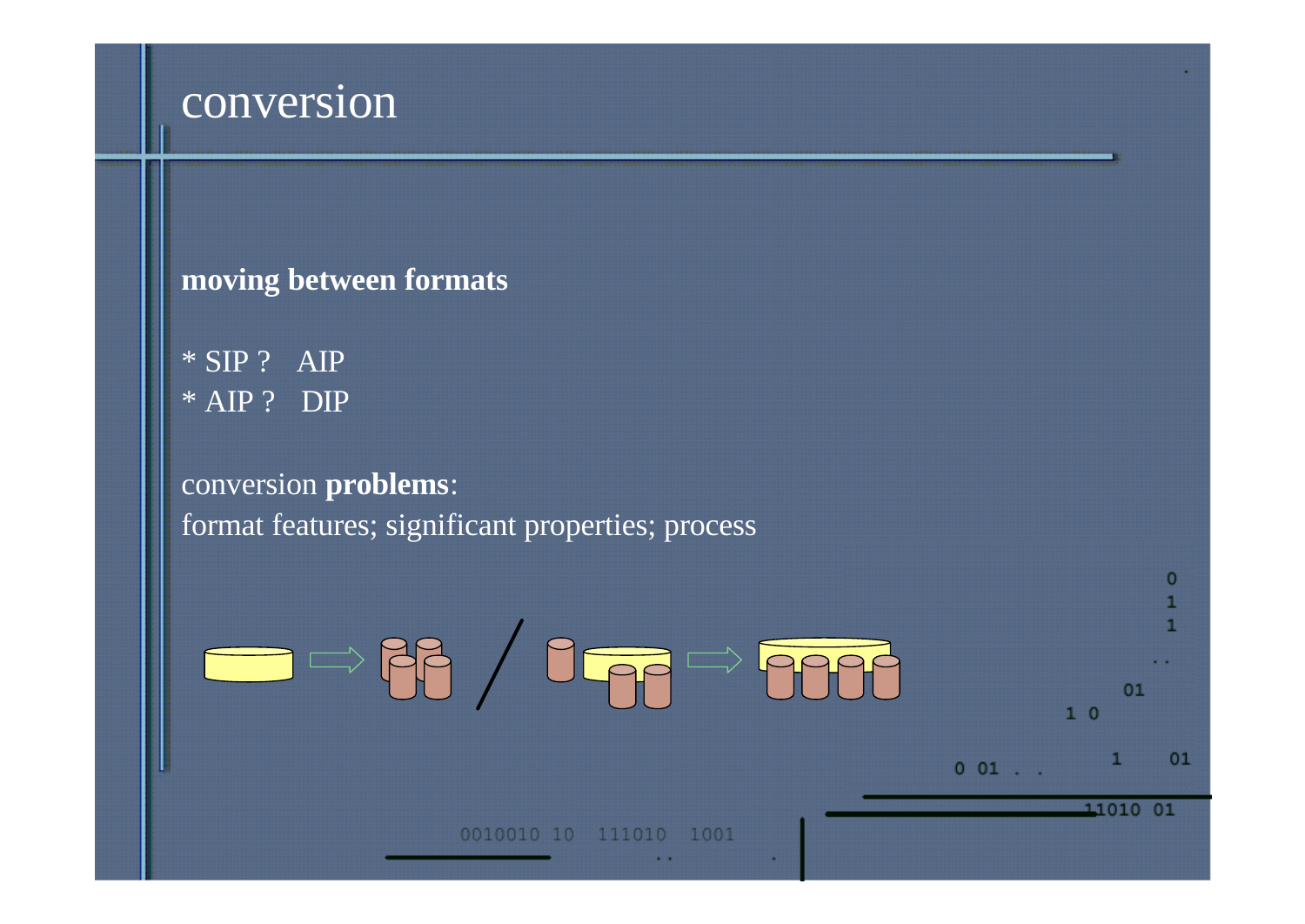### more format issues in preservation

| * multiple objects, external libraries           |               |
|--------------------------------------------------|---------------|
| $*$ nested files                                 |               |
| * XML inside? /.                                 |               |
| * encryption, compression                        |               |
| * metadata                                       |               |
| (XML alone is only syntax for information model) | 0             |
|                                                  |               |
|                                                  | 01            |
|                                                  | 10            |
|                                                  | п<br>$0$ $01$ |
| 0010010 10<br>111010<br>1001                     | 11010<br>01   |
|                                                  |               |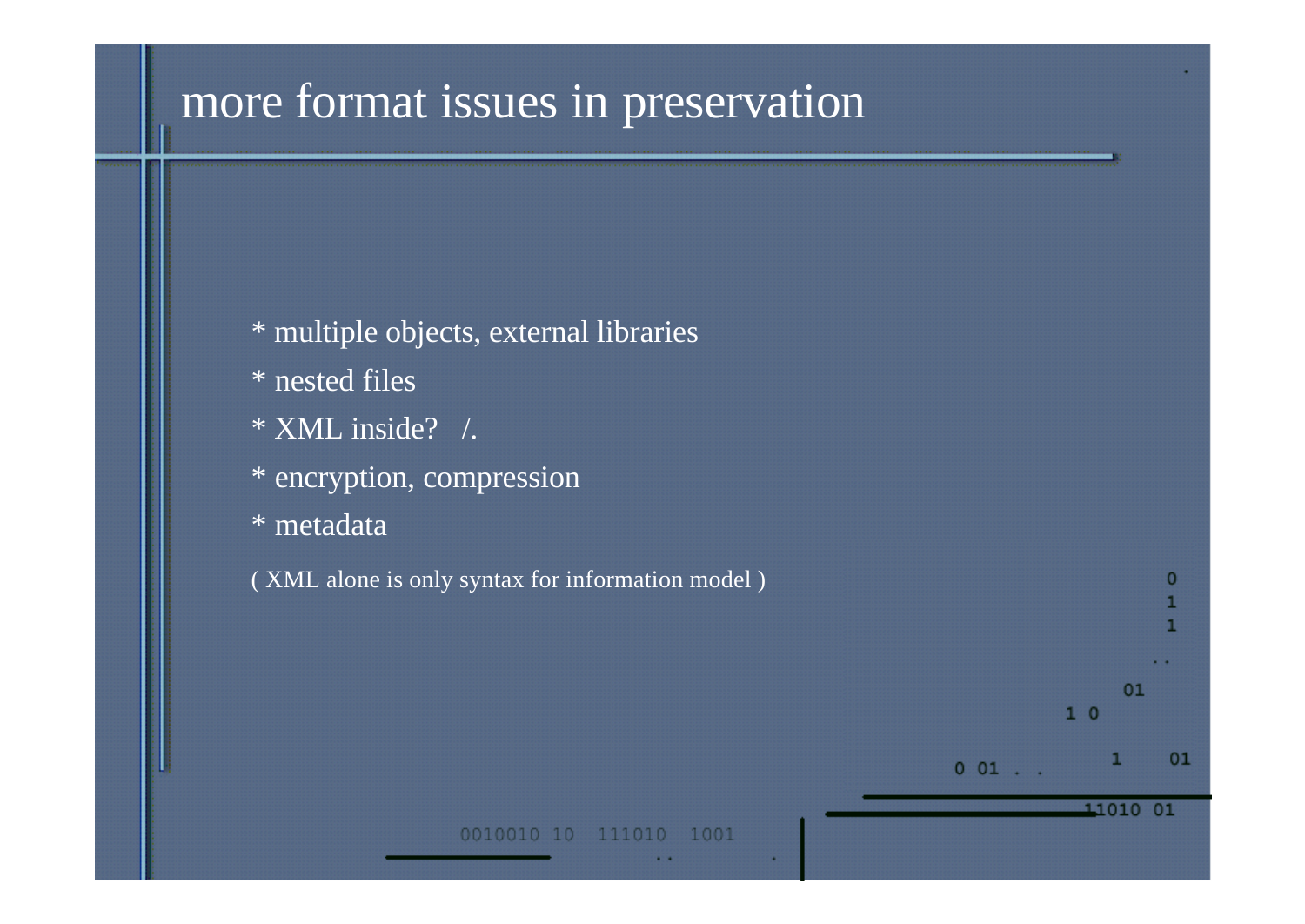### XML inside?





#### **XML database**

11010 01



111010 1001 0010010 10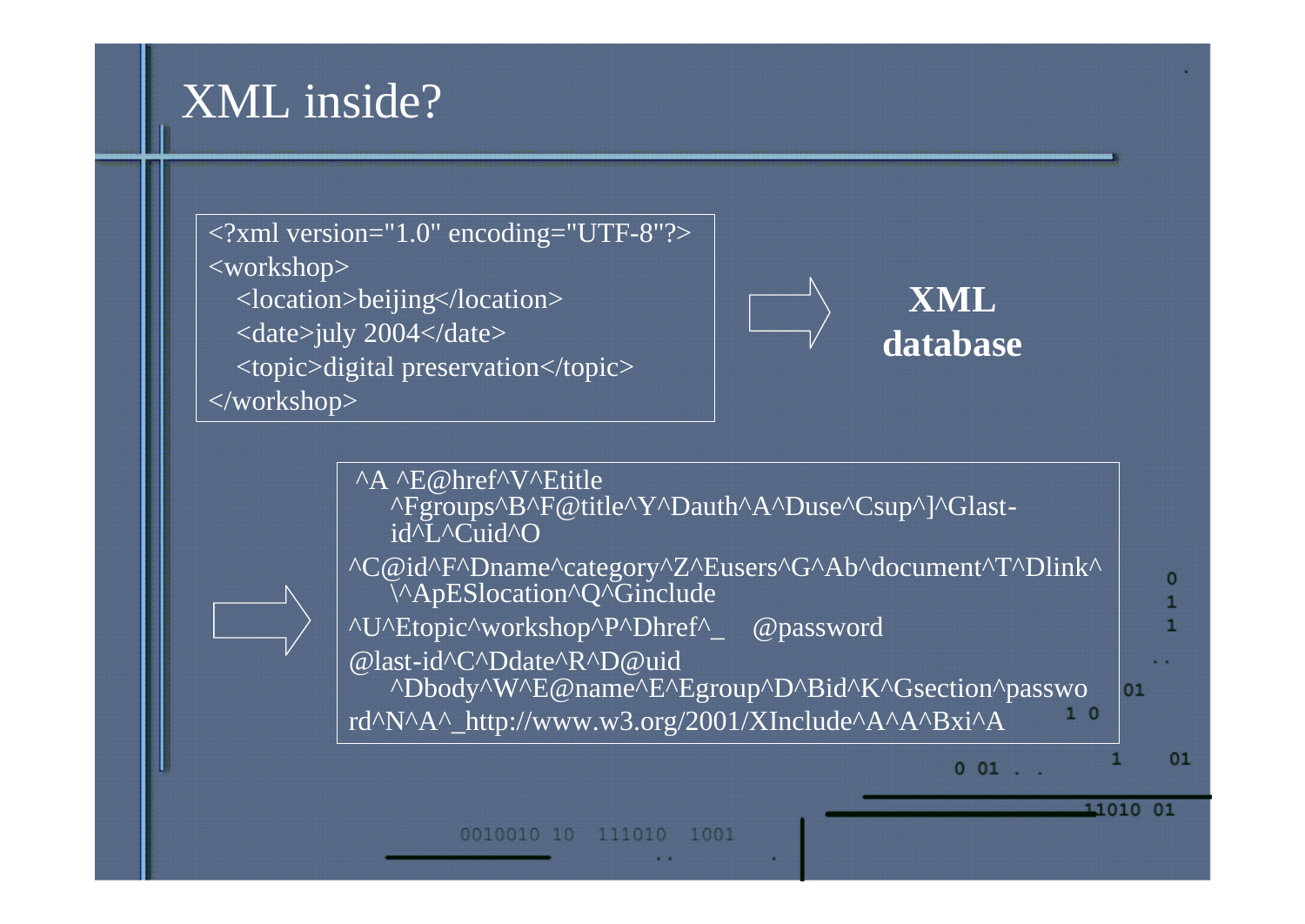#### conclusions